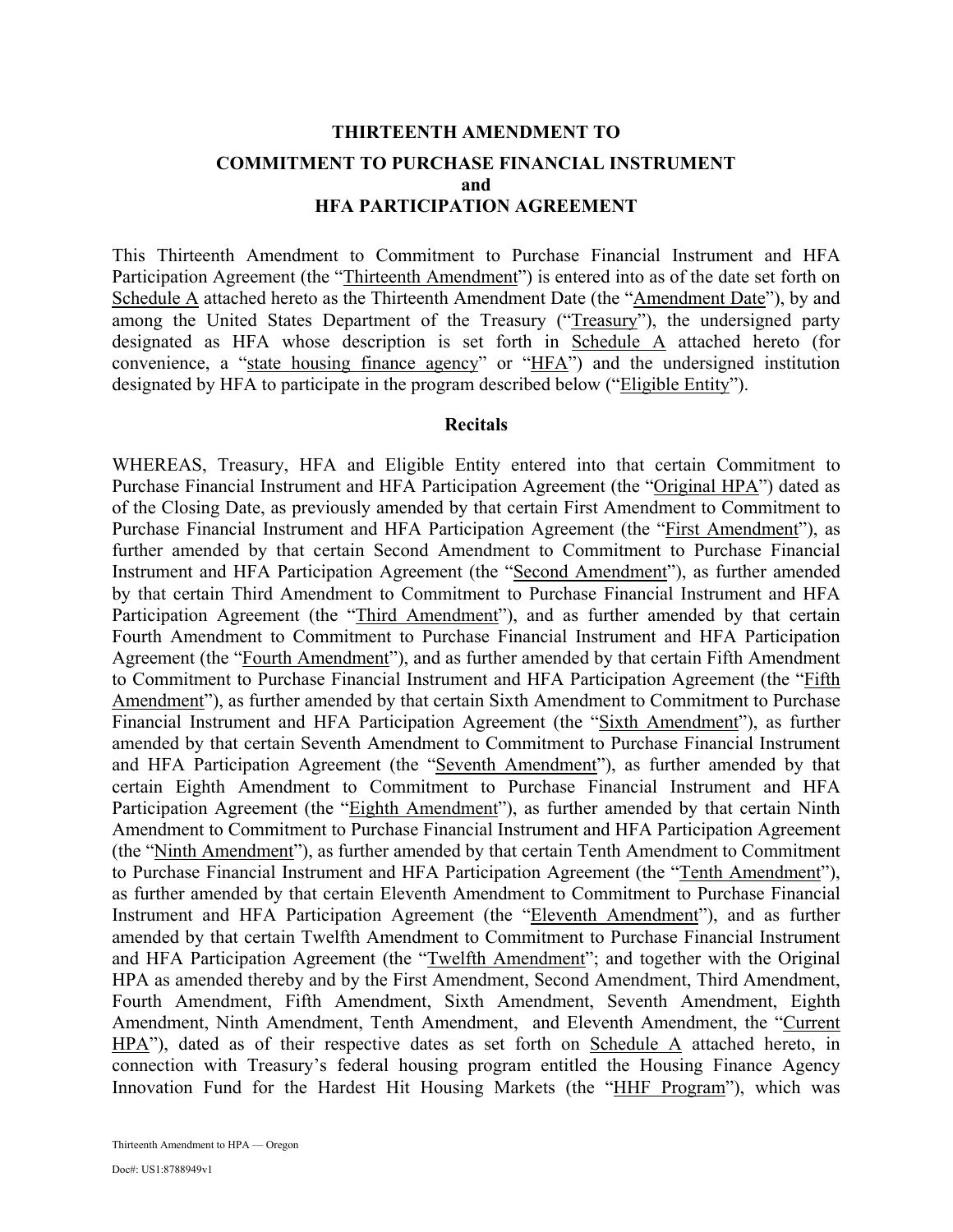established pursuant to the Emergency Economic Stabilization Act of 2008 (P.L. 110-343), as amended, as the same may be amended from time to time ("EESA");

WHEREAS, HFA and Eligible Entity submitted a request to Treasury to make certain revisions to their Service Schedules and Permitted Expenses, as applicable, and Treasury has agreed to the same;

WHEREAS, HFA, Eligible Entity and Treasury wish to enter into this Thirteenth Amendment to document all approved modifications to the Service Schedules and Permitted Expenses, as applicable;

Accordingly, in consideration of the representations, warranties, and mutual agreements set forth herein and for other good and valuable consideration, the receipt and sufficiency of which are hereby acknowledged, Treasury, HFA and Eligible Entity agree as follows.

#### **Agreement**

### **1. Amendments**

A. Definitions. All references in the Current HPA to the "Agreement" shall mean the Current HPA, as further amended by this Thirteenth Amendment; and all references in the Current HPA to Schedules A, B or C shall mean the Schedules A, B or C attached to this Thirteenth Amendment. All references herein to the "HPA" shall mean the Current HPA, as further amended by this Thirteenth Amendment.

B. Schedule A. Schedule A attached to the Current HPA is hereby deleted in its entirety and replaced with Schedule A attached to this Thirteenth Amendment.

C. Schedule B. Schedule B attached to the Current HPA is hereby deleted in its entirety and replaced with Schedule B attached to this Thirteenth Amendment.

D. Schedule C. Schedule C attached to the Current HPA is hereby deleted in its entirety and replaced with  $Schedule C$  attached to this Thirteenth Amendment.

### **2. Representations, Warranties and Covenants**

A. HFA and Eligible Entity. HFA and Eligible Entity, each for itself, make the following representations, warranties and covenants to Treasury and the truth and accuracy of such representations and warranties and compliance with and performance of such covenants are continuing obligations of HFA and Eligible Entity, each as to itself. In the event that any of the representations or warranties made herein cease to be true and correct or HFA or Eligible Entity breaches any of its covenants made herein, HFA or Eligible Entity, as the case may be, agrees to notify Treasury immediately and the same shall constitute an Event of Default under the HPA.

(1) HFA and Eligible Entity each hereby certifies, represents and warrants as of the date hereof that each of the representations and warranties of HFA or Eligible Entity, as applicable, contained in the HPA are true, correct, accurate and complete in all material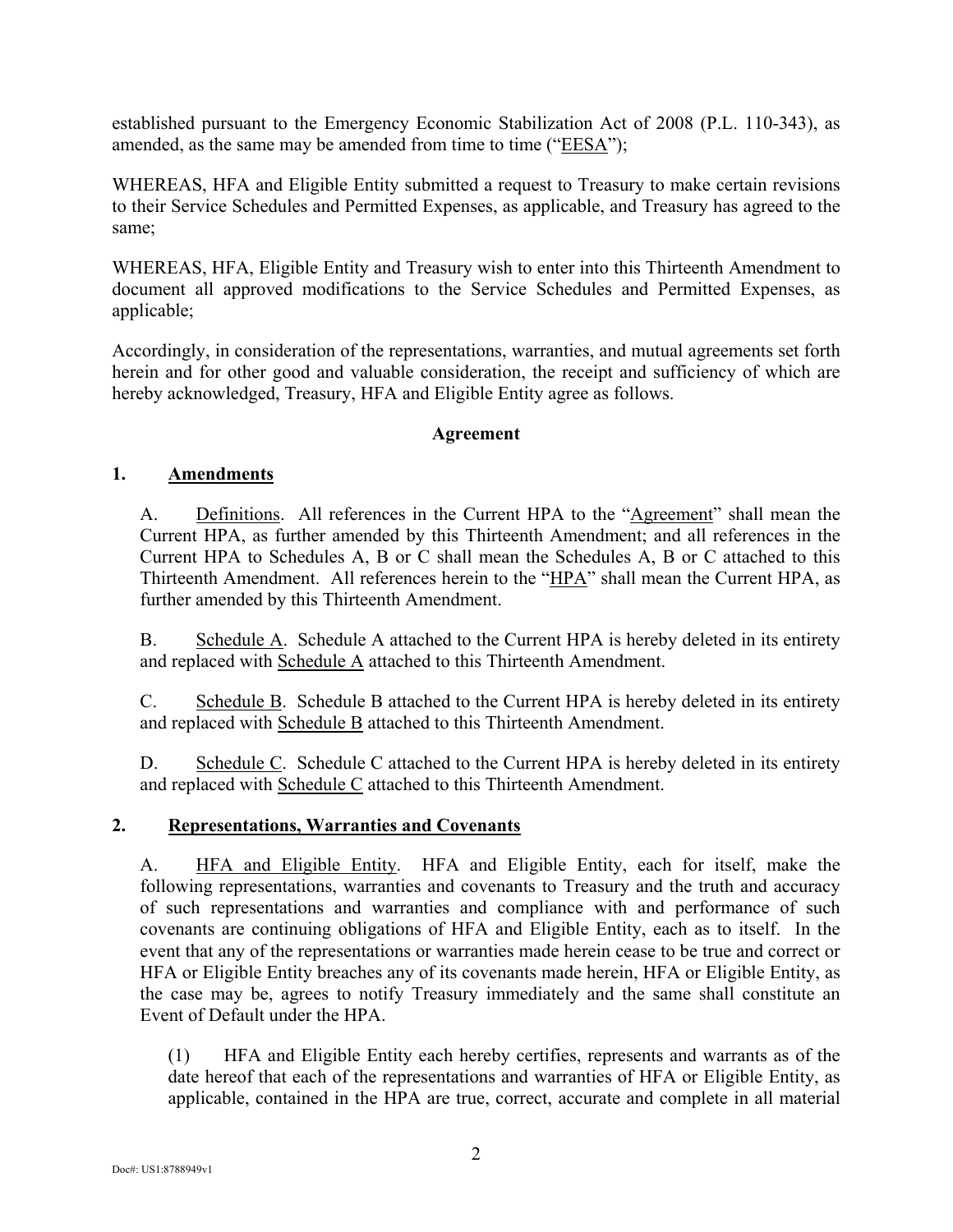respects as of the date hereof. All covenants of HFA or Eligible Entity, as applicable, contained in the HPA shall remain in full force and effect and neither HFA, nor Eligible Entity is in breach of any such covenant.

(2) Eligible Entity has the full corporate power and authority to enter into, execute, and deliver this Thirteenth Amendment and any other closing documentation delivered to Treasury in connection with this Thirteenth Amendment, and to perform its obligations hereunder and thereunder.

(3) HFA has the full legal power and authority to enter into, execute, and deliver this Thirteenth Amendment and any other closing documentation delivered to Treasury in connection with this Thirteenth Amendment, and to perform its obligations hereunder and thereunder.

### **3. Miscellaneous**

A. The recitals set forth at the beginning of this Thirteenth Amendment are true and accurate and are incorporated herein by this reference.

B. Capitalized terms used but not defined herein shall have the meanings ascribed to them in the HPA.

C. Any provision of the HPA that is determined to be prohibited or unenforceable in any jurisdiction shall, as to such jurisdiction, be ineffective to the extent of such prohibition or unenforceability without invalidating the remaining provisions of the HPA, and no such prohibition or unenforceability in any jurisdiction shall invalidate such provision in any other jurisdiction.

D. This Thirteenth Amendment may be executed in two or more counterparts (and by different parties on separate counterparts), each of which shall be deemed an original, but all of which together shall constitute one and the same instrument. Facsimile or electronic copies of this Thirteenth Amendment shall be treated as originals for all purposes.

#### [SIGNATURE PAGE FOLLOWS; REMAINDER OF PAGE INTENTIONALLY LEFT BLANK]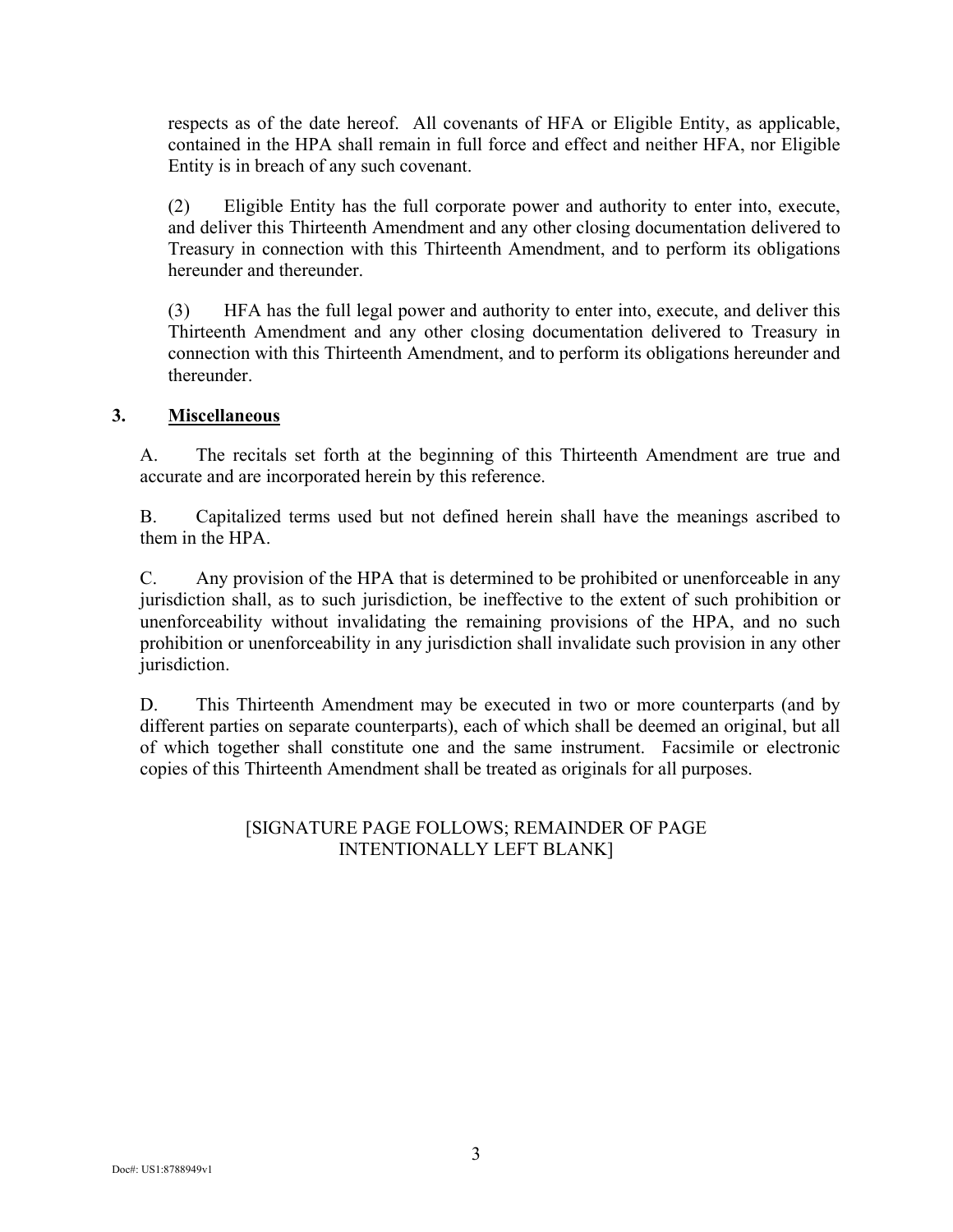**In Witness Whereof**, HFA, Eligible Entity and Treasury by their duly authorized officials hereby execute and deliver this Thirteenth Amendment to Commitment to Purchase Financial Instrument and HFA Participation Agreement as of the Amendment Date.

#### **HFA**: **TREASURY**:

OREGON HOUSING AND COMMUNITY SERVICES

UNITED STATES DEPARTMENT OF THE **TREASURY** 

By: /s/ Margaret S. Van Vliet By: \_\_\_\_\_\_\_\_\_\_\_\_\_\_\_\_\_\_\_\_\_\_\_ Name: Margaret S. Van Vliet Title: Director Title: Assistant Secretary for

Financial Stability

#### **ELIGIBLE ENTITY**:

OREGON AFFORDABLE HOUSING ASSISTANCE CORPORATION

- By: <u>/s/ Diana Koppes</u> Name: Diana Koppes Title: President
- By: <u>/s/ Julie Cody</u> Name: Julie Cody Title: Treasurer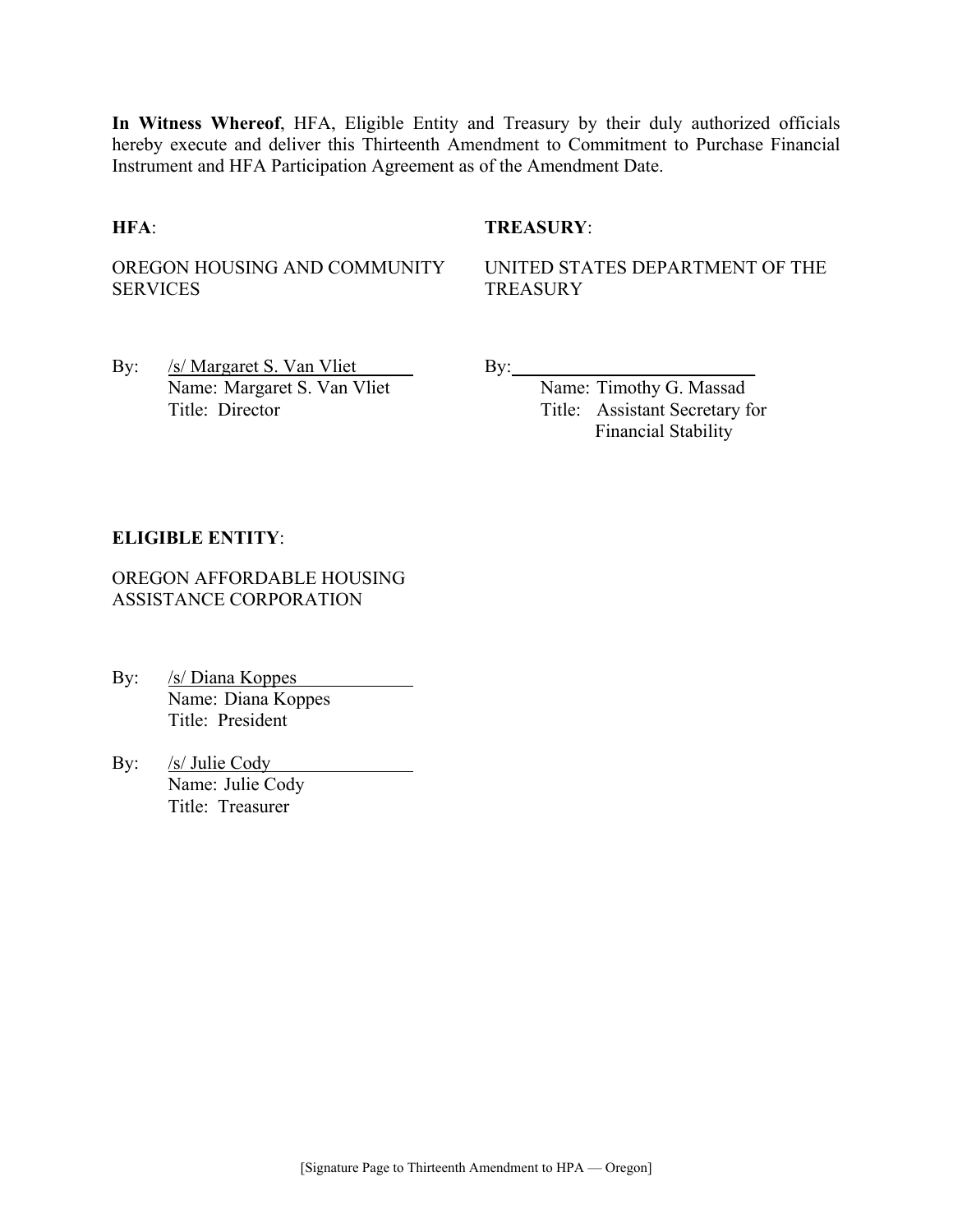# **EXHIBITS AND SCHEDULES**

- Schedule A Basic Information<br>Schedule B Service Schedules
- Schedule B Service Schedules<br>Schedule C Permitted Expense
- Permitted Expenses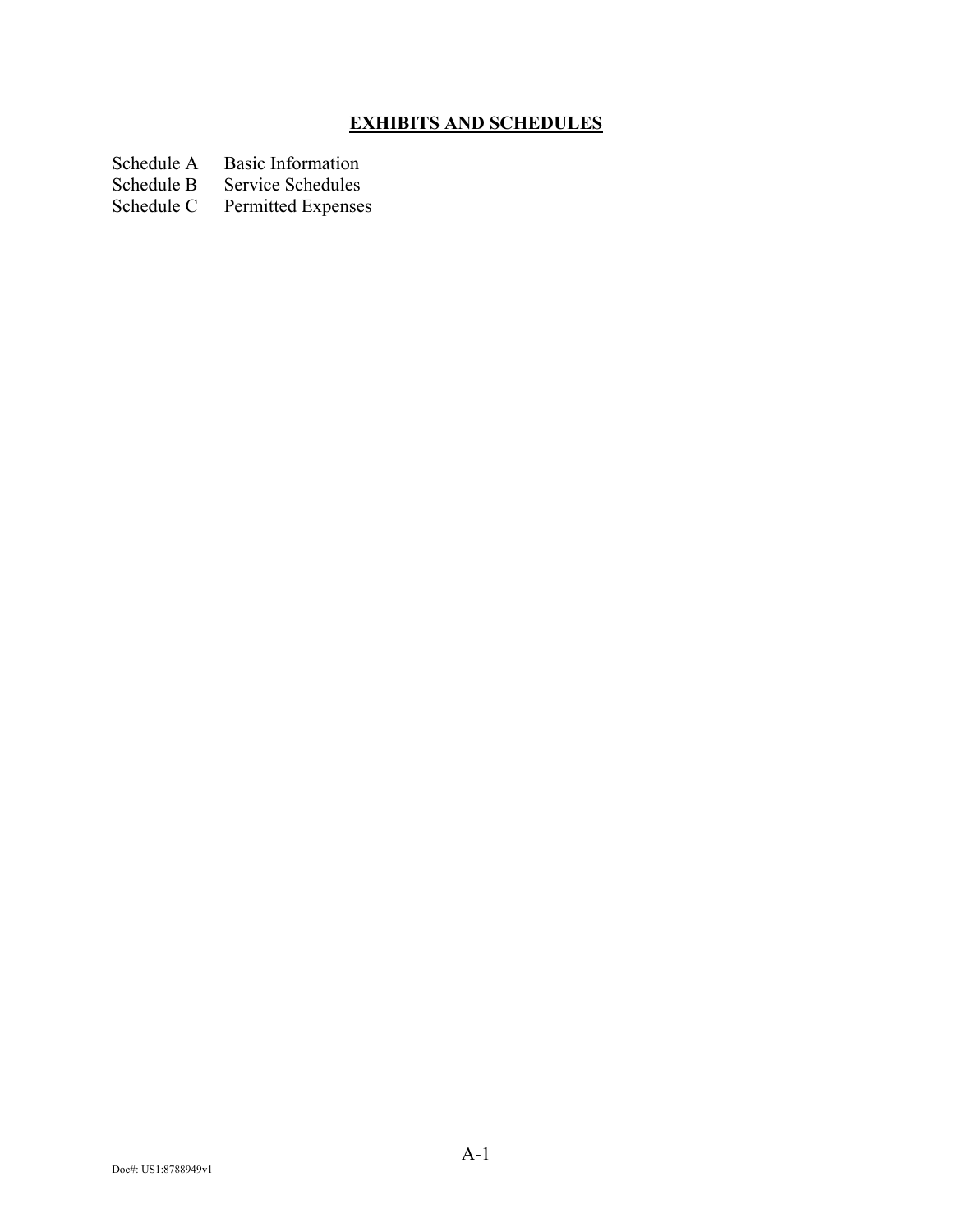## **SCHEDULE A**

### **BASIC INFORMATION**

| Eligible Entity Information:<br>Name of the Eligible Entity:                 | Oregon Affordable Housing Assistance<br>Corporation                          |
|------------------------------------------------------------------------------|------------------------------------------------------------------------------|
| Corporate or other organizational form:                                      | Nonprofit corporation                                                        |
| Jurisdiction of organization:                                                | Oregon                                                                       |
| Notice Information:                                                          |                                                                              |
| <b>HFA</b> Information:<br>Name of HFA:                                      | Oregon Housing and Community Services                                        |
|                                                                              |                                                                              |
| Organizational form:                                                         | A department of the State of Oregon under<br>the laws of the State of Oregon |
| Date of Application:                                                         | June 1, 2010                                                                 |
| Date of Action Plan:                                                         | September 1, 2010                                                            |
| Notice Information:                                                          |                                                                              |
| <b>Program Participation Cap:</b>                                            | \$220,042,786.00                                                             |
| Portion of Program Participation Cap<br>Representing Original HHF Funds:     | \$88,000,000.00                                                              |
| Portion of Program Participation Cap<br>Representing Unemployment HHF Funds: | \$49,294,215.00                                                              |
| Permitted Expenses:                                                          | \$39,206,846.00                                                              |
| Closing Date:                                                                | August 3, 2010                                                               |
| <b>First Amendment Date:</b>                                                 | September 23, 2010                                                           |
| Second Amendment Date:                                                       | September 29, 2010                                                           |
| Third Amendment Date:                                                        | December 16, 2010                                                            |
| Fourth Amendment Date:                                                       | March 31, 2011                                                               |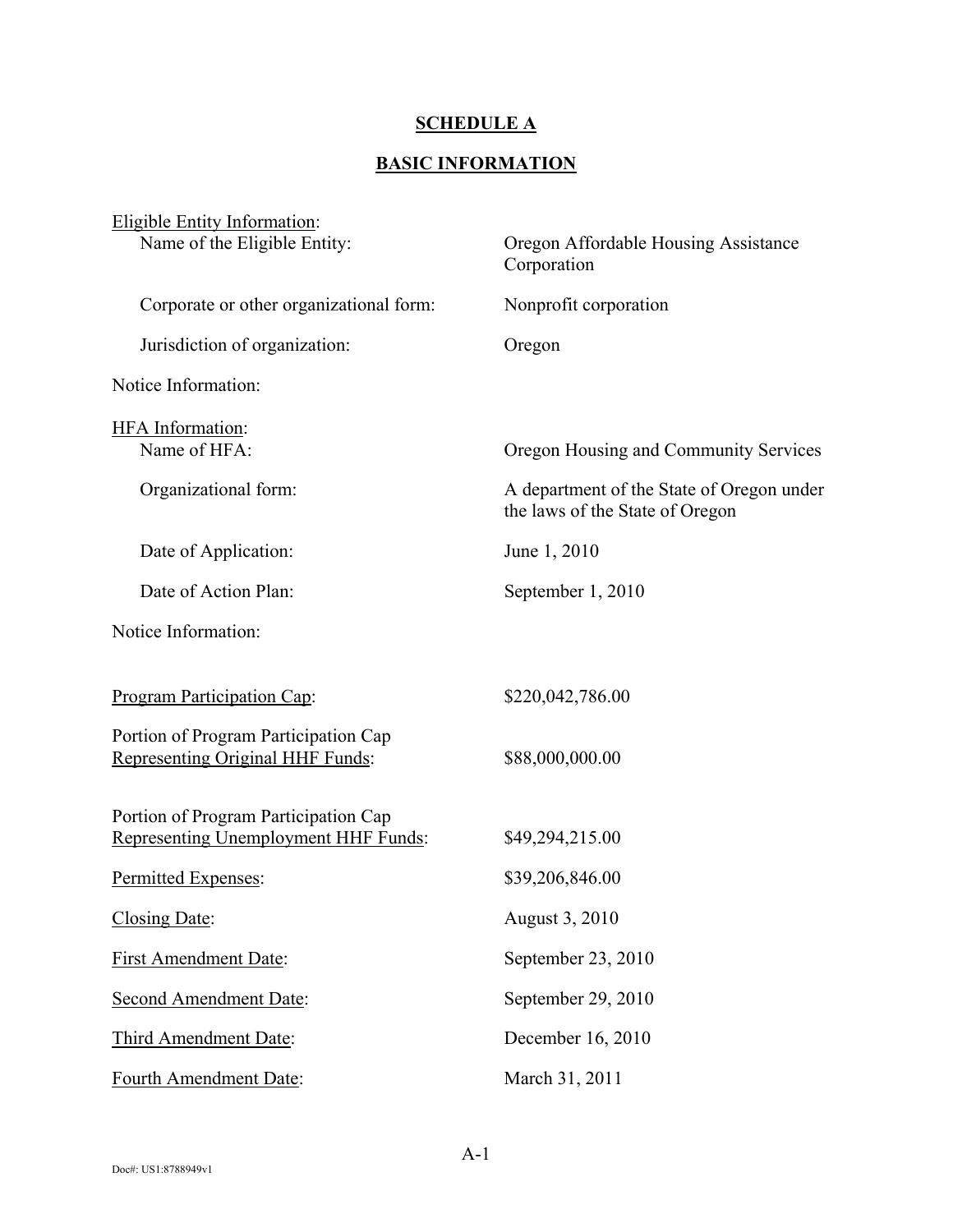| Fifth Amendment Date:                                  | May 25, 2011                                                                                                             |
|--------------------------------------------------------|--------------------------------------------------------------------------------------------------------------------------|
| <b>Sixth Amendment Date:</b>                           | September 28, 2011                                                                                                       |
| <b>Seventh Amendment Date:</b>                         | December 8, 2011                                                                                                         |
| <b>Eighth Amendment Date:</b>                          | March 29, 2012                                                                                                           |
| Ninth Amendment Date:                                  | July 17, 2012                                                                                                            |
| Tenth Amendment Date:                                  | February 6, 2013                                                                                                         |
| <b>Eleventh Amendment Date:</b>                        | April 25, 2013                                                                                                           |
| <b>Twelfth Amendment Date:</b>                         | June 6, 2013                                                                                                             |
| Thirteenth Amendment Date:                             | <b>August 28, 2013</b>                                                                                                   |
| <b>Eligible Entity Depository Account Information:</b> | See account information set forth in the<br>Depository Account Control Agreement<br>between Treasury and Eligible Entity |

regarding the HHF Program.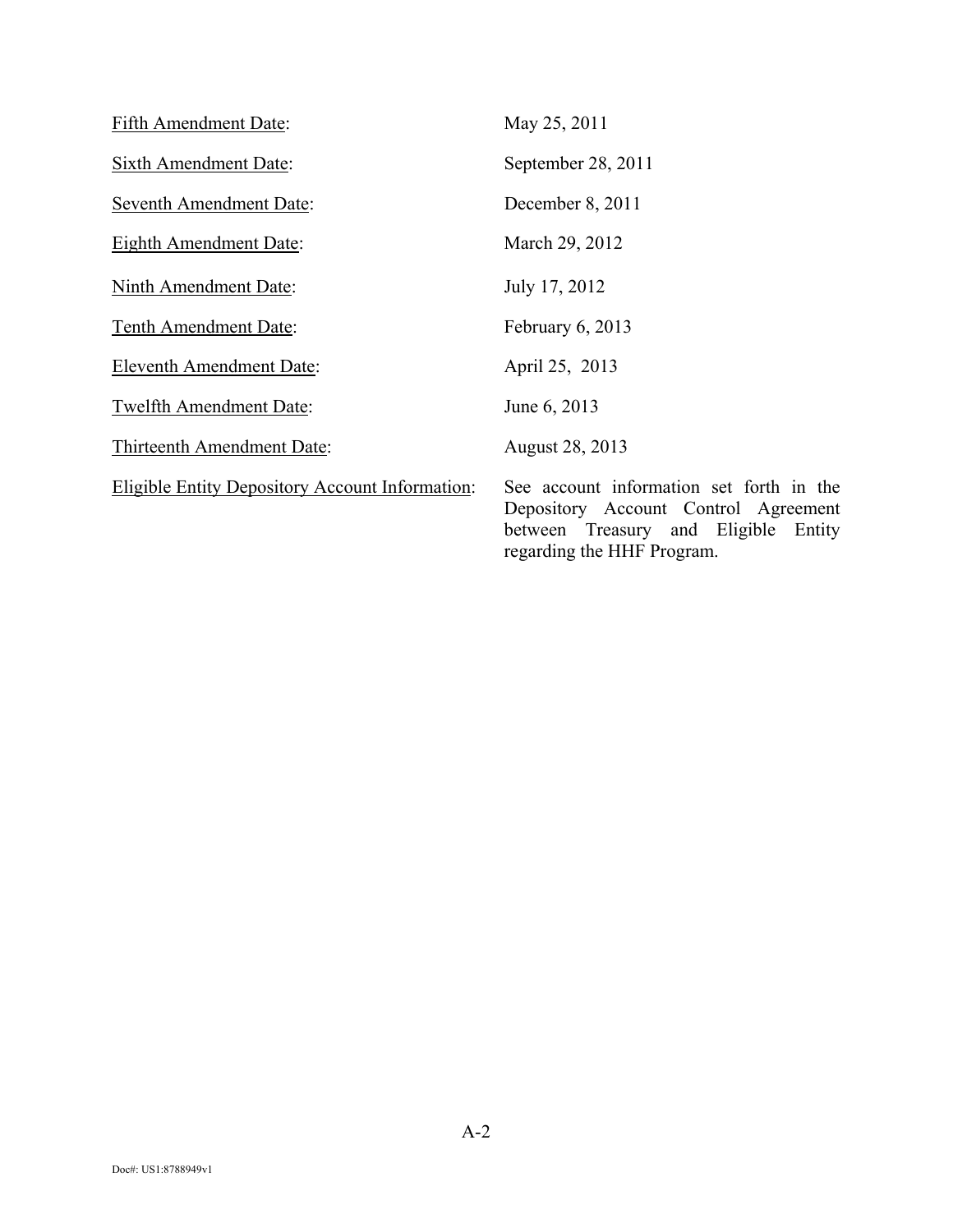#### **SCHEDULE B**

#### **SERVICE SCHEDULES**

The Service Schedules attached as Schedule B to the Current HPA are hereby deleted in their entirety and replaced with the attached Service Schedules (numbered sequentially as Service Schedule B-1, Service Schedule B-2, et. seq.), which collectively comprise Schedule B to the HPA.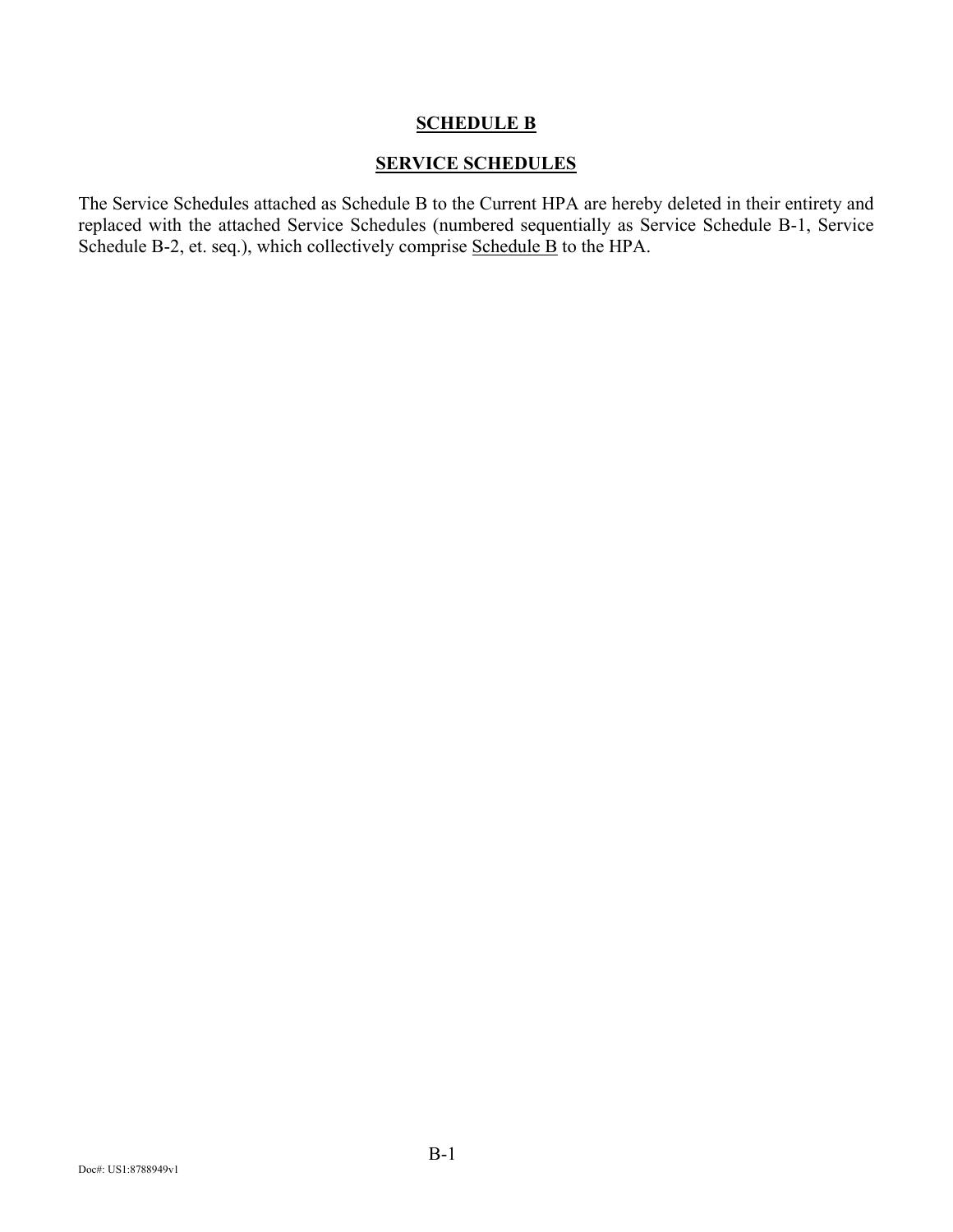## **Oregon Affordable Housing Assistance Corporation Loan Modification Assistance Program Summary Guidelines**

The program was unfunded as of June 6, 2013.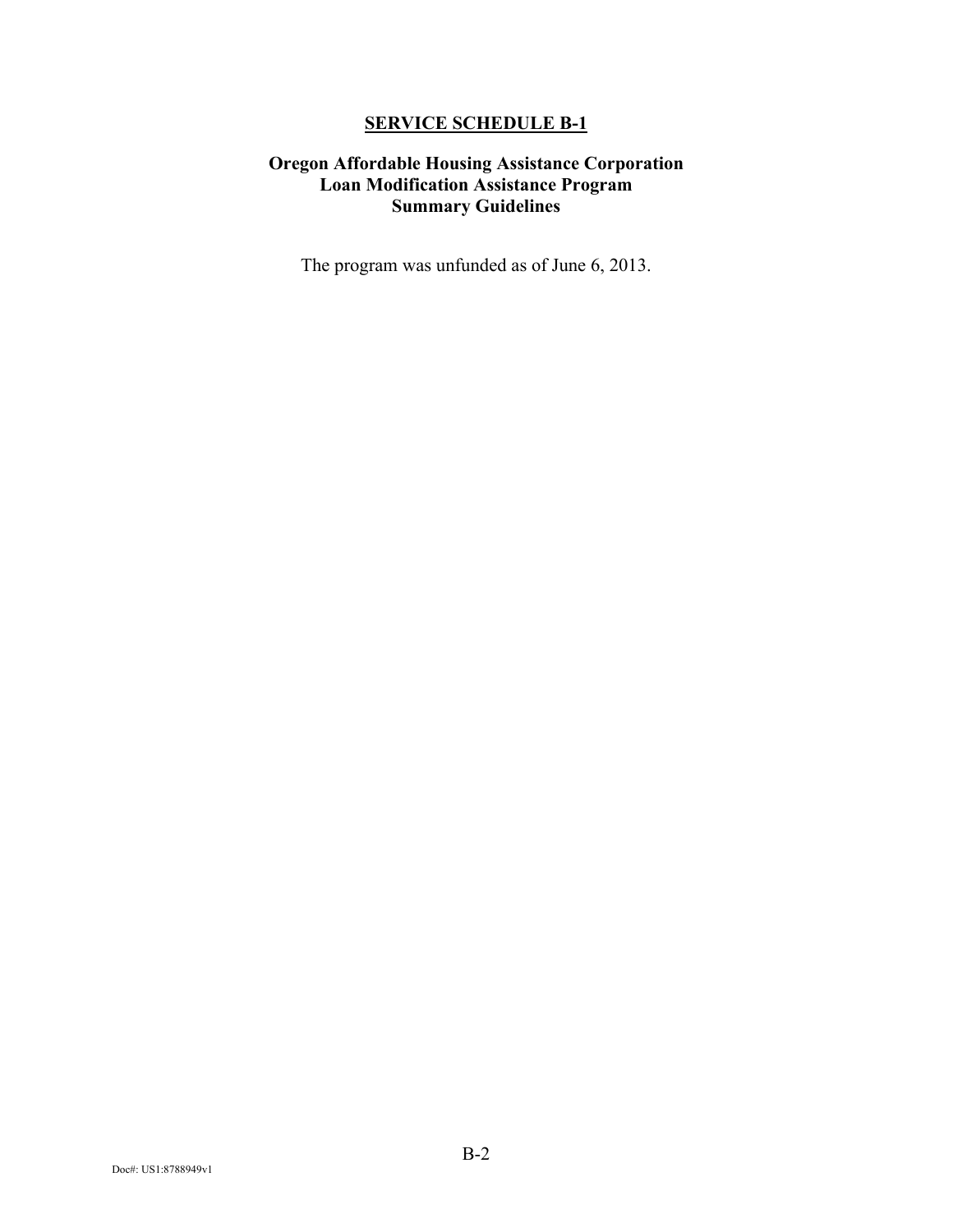#### **Oregon Affordable Housing Assistance Corporation Mortgage Payment Assistance Program Summary Guidelines**

| 1. | <b>Program Overview</b>                                                                        | This schedule applies to applications initiated after the<br>effective date of the Sixth Amendment to Commitment to<br><b>Purchase Financial Instrument and HFA Participation</b><br>Agreement.<br>The Mortgage Payment Assistance Program is intended to help<br>homeowners maintain their existing mortgage and eliminate the<br>immediate risk of foreclosure. The Program will provide monthly<br>payments in full to lenders/servicers. Borrowers must certify their<br>continued eligibility at least quarterly.<br>The Program offers two pathways to assistance: one for |
|----|------------------------------------------------------------------------------------------------|----------------------------------------------------------------------------------------------------------------------------------------------------------------------------------------------------------------------------------------------------------------------------------------------------------------------------------------------------------------------------------------------------------------------------------------------------------------------------------------------------------------------------------------------------------------------------------|
|    |                                                                                                | unemployed homeowners and one for underemployed<br>homeowners.                                                                                                                                                                                                                                                                                                                                                                                                                                                                                                                   |
| 4. | <b>Program Goals</b>                                                                           | The purpose of this program is to provide temporary relief from<br>mortgage payments for unemployed and underemployed<br>homeowners while they work to obtain income sufficient to<br>support the mortgage. The Program will maintain an existing<br>mortgage and eliminate the immediate risk of foreclosure.                                                                                                                                                                                                                                                                   |
| 5. | <b>Target Population/</b>                                                                      | The Program will be available in all counties in Oregon for                                                                                                                                                                                                                                                                                                                                                                                                                                                                                                                      |
| 6. | <b>Areas</b><br><b>Program Allocation</b><br>(Excluding<br>Administrative<br><b>Expenses</b> ) | unemployed or underemployed homeowners.<br>\$148,120,055.00                                                                                                                                                                                                                                                                                                                                                                                                                                                                                                                      |
| 7. | <b>Borrower Eligibility</b><br>Criteria                                                        | <b>Unemployed Pathway:</b><br>The borrower must be receiving unemployment insurance<br>benefits at the time of initial application.<br>Underemployed Pathway:<br>The borrower must have a current household income equal to or<br>less than 120 percent of state median income.<br>The borrower must have experienced a verifiable loss of income<br>of 10 percent or more.<br>Unemployed/Underemployed Pathways:                                                                                                                                                                |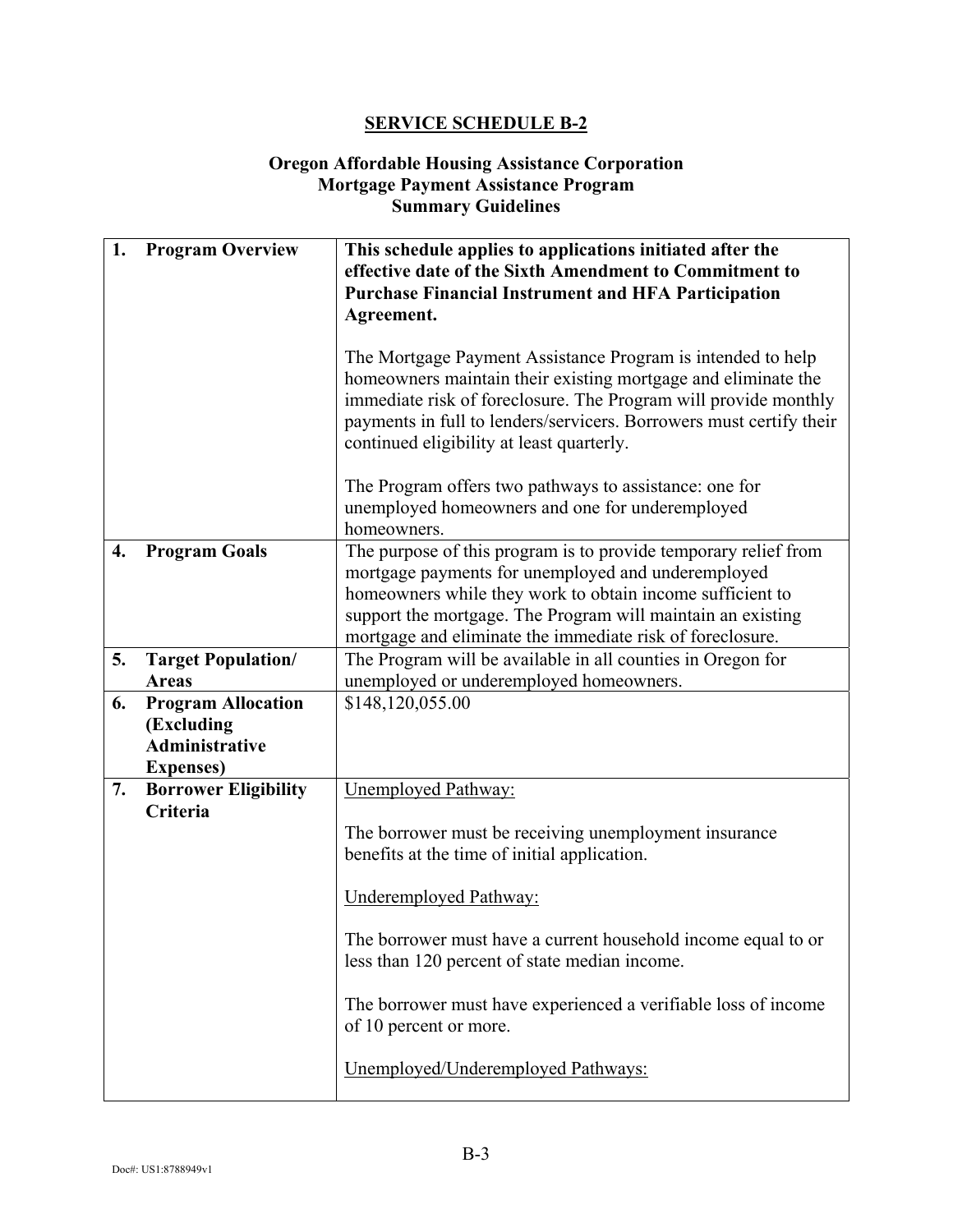|    |                      | The borrower must complete and sign a financial hardship<br>affidavit attesting to the prior loss of income or other applicable<br>financial hardship.                                                                                                                                                                                                                                                                                                         |
|----|----------------------|----------------------------------------------------------------------------------------------------------------------------------------------------------------------------------------------------------------------------------------------------------------------------------------------------------------------------------------------------------------------------------------------------------------------------------------------------------------|
|    |                      | The borrower, in connection with a mortgage or real estate<br>transaction, cannot have been convicted, within the last 10 years,<br>of any one of the following: (A) felony larceny, theft, fraud or<br>forgery, (B) money laundering or (C) tax evasion.                                                                                                                                                                                                      |
| 8. | Property/Loan        | Unemployed/Underemployed Pathways:                                                                                                                                                                                                                                                                                                                                                                                                                             |
|    | Eligibility Criteria | The subject property must be a one-unit, single-family, owner-<br>occupied, primary residence and be located in Oregon.                                                                                                                                                                                                                                                                                                                                        |
|    |                      | <b>Unemployed Pathway:</b>                                                                                                                                                                                                                                                                                                                                                                                                                                     |
|    |                      | The unpaid principal balance of the borrower's first-lien mortgage<br>cannot exceed the Federal Housing Administration loan limit, as<br>effective on November 18, 2011, for the county in which the<br>subject property is located.                                                                                                                                                                                                                           |
|    |                      | <b>Underemployed Pathway:</b>                                                                                                                                                                                                                                                                                                                                                                                                                                  |
|    |                      | The unpaid principal balance of the borrower's first-lien mortgage<br>cannot exceed the Federal Housing Administration loan limit for<br>calendar year 2013, as effective on November 19, 2012, for the<br>county in which the subject property is located unless certain<br>qualifying conditions are met as defined in the program<br>guidelines. In no instance can the unpaid principal balance of the<br>borrower's first lien mortgage exceed \$729,750. |
| 9. | Program Exclusions   | Unemployed/Underemployed Pathways:                                                                                                                                                                                                                                                                                                                                                                                                                             |
|    |                      | The borrower cannot be in active bankruptcy.                                                                                                                                                                                                                                                                                                                                                                                                                   |
|    |                      | The borrower's first-lien mortgage cannot be a home equity line<br>of credit, land sale contract, or otherwise privately financed<br>mortgage.                                                                                                                                                                                                                                                                                                                 |
|    |                      | The borrower cannot own other residential real property.                                                                                                                                                                                                                                                                                                                                                                                                       |
|    |                      | The subject property cannot be a condominium or townhome,<br>unless certain qualifying conditions are met as defined in the<br>program guidelines.                                                                                                                                                                                                                                                                                                             |
|    |                      |                                                                                                                                                                                                                                                                                                                                                                                                                                                                |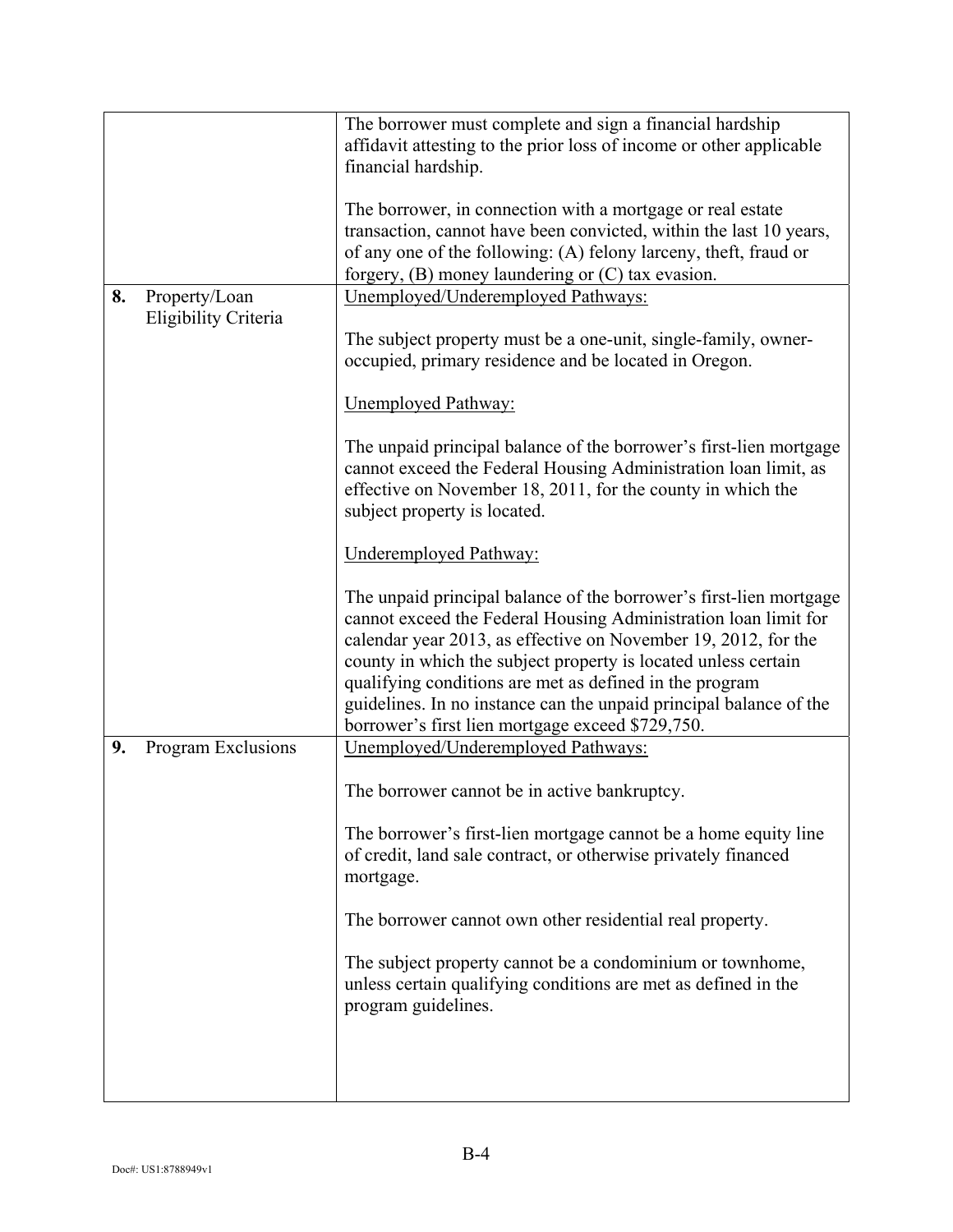| 10. Structure of Assistance                                                     | The Program is envisioned as a revolving fund. The Program will<br>make a five-year, non-recourse, zero-percent, forgivable, non-<br>amortizing loan for which a junior lien will be recorded against<br>the property. Twenty percent of the loan will be forgiven for each<br>year the loan is outstanding. If the property is sold or refinanced<br>prior to the loan termination date, the Program will recover funds<br>should sufficient equity be available from the transaction. The<br>Program will recycle recovered funds in order to provide<br>additional program assistance until December 31, 2017, at which<br>time any recovered funds will be returned to Treasury. |
|---------------------------------------------------------------------------------|--------------------------------------------------------------------------------------------------------------------------------------------------------------------------------------------------------------------------------------------------------------------------------------------------------------------------------------------------------------------------------------------------------------------------------------------------------------------------------------------------------------------------------------------------------------------------------------------------------------------------------------------------------------------------------------|
| 11. Per Household<br>Assistance                                                 | A maximum of \$20,000.                                                                                                                                                                                                                                                                                                                                                                                                                                                                                                                                                                                                                                                               |
| 12. Duration of Assistance                                                      | 12 months.                                                                                                                                                                                                                                                                                                                                                                                                                                                                                                                                                                                                                                                                           |
| 13. Estimated Number of<br>Participating<br>Households                          | It is estimated that 11,000 homeowners will receive assistance.                                                                                                                                                                                                                                                                                                                                                                                                                                                                                                                                                                                                                      |
| 14. Program Inception/<br>Duration                                              | The Program began in December 2010 and is expected to last 54<br>months.                                                                                                                                                                                                                                                                                                                                                                                                                                                                                                                                                                                                             |
| 15. Program Interactions<br>with Other Programs<br>(e.g. other HFA<br>programs) | The Program will operate in conjunction with the Reinstatement<br>Benefit of the Loan Preservation Assistance Program.                                                                                                                                                                                                                                                                                                                                                                                                                                                                                                                                                               |
| 16. Program Interactions<br>with HAMP                                           | As outlined in Fannie Mae Lender Letter LL-2010-12, Freddie<br>Mac Bulletin 2010-25 and the Making Home Affordable Program<br>Handbook for Servicers of Non-GSE Mortgages (version 4.1),<br>borrowers who receive Program assistance during a HAMP trial<br>period plan will be terminated from HAMP.                                                                                                                                                                                                                                                                                                                                                                                |
| 17. Program Leverage with<br>Other Financial<br>Resources                       | Servicers will not charge administrative fees (e.g., NSF, late<br>charges) in any month where a full contract payment is made.                                                                                                                                                                                                                                                                                                                                                                                                                                                                                                                                                       |
| 18. Qualify as an<br>Unemployment<br>Program                                    | $\boxtimes$ Yes $\square$ No                                                                                                                                                                                                                                                                                                                                                                                                                                                                                                                                                                                                                                                         |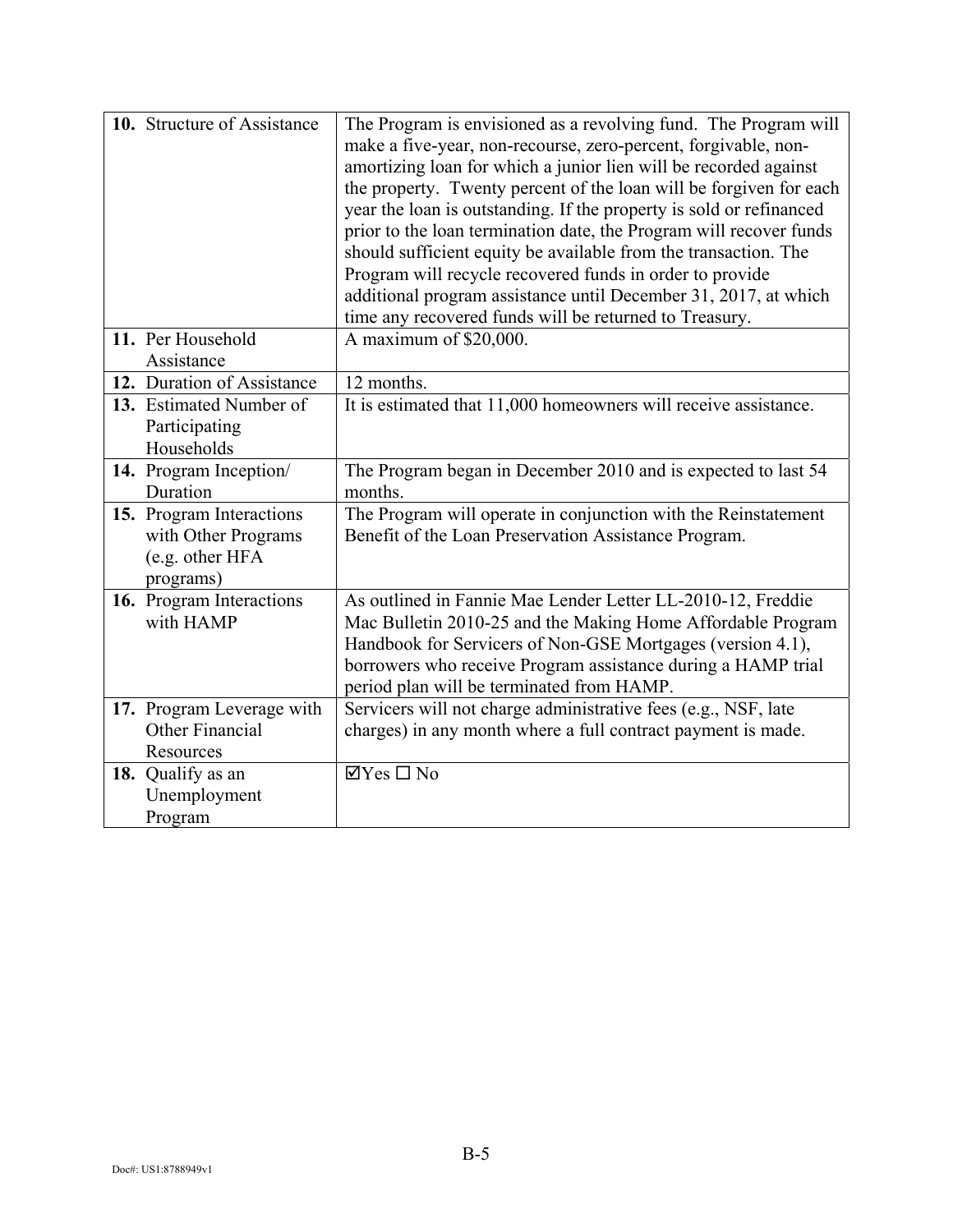#### **Oregon Affordable Housing Assistance Corporation Loan Preservation Assistance Program Summary Guidelines**

| 1. | <b>Program Overview</b>  | The Loan Preservation Assistance Program is intended to help        |
|----|--------------------------|---------------------------------------------------------------------|
|    |                          | homeowners preserve and/or maintain their existing mortgage and     |
|    |                          | eliminate immediate risk of foreclosure. Funds provided through     |
|    |                          | this Program will be provided to lenders/servicers to bring a       |
|    |                          | delinquent borrower current. Eligibility will be determined by      |
|    |                          |                                                                     |
|    |                          | staff representing the OAHAC.                                       |
|    |                          |                                                                     |
|    |                          | There are two principal tiers of benefit provided under the         |
|    |                          | Program:                                                            |
|    |                          | (A) Reinstatement Benefit: For homeowners who, at any time,         |
|    |                          | receive funding under the Mortgage Payment Assistance program.      |
|    |                          |                                                                     |
|    |                          | (B) Preservation Benefit: For homeowners who can demonstrate        |
|    |                          | the ability to sustain their loan payments.                         |
|    |                          |                                                                     |
|    |                          | Homeowners may decline the Reinstatement Benefit in order to        |
|    |                          | be considered for the Preservation Benefit, but homeowners          |
|    |                          | cannot receive funding under both the Reinstatement and             |
|    |                          | Preservation benefits.                                              |
|    | 19. Program Goals        | To bring delinquent mortgages current. The program will             |
|    |                          | preserve and/or maintain an existing mortgage and reduce the risk   |
|    |                          | of imminent foreclosure.                                            |
|    |                          |                                                                     |
|    | 20. Target Population/   | The program will be available in all counties of Oregon for         |
|    | <b>Areas</b>             | homeowners with an arrearage.                                       |
|    | 21. Program Allocation   | \$10,715,885.00                                                     |
|    | (Excluding               |                                                                     |
|    | <b>Administrative</b>    |                                                                     |
|    | <b>Expenses</b> )        |                                                                     |
|    | 22. Borrower Eligibility | Reinstatement Benefit:                                              |
|    | Criteria                 |                                                                     |
|    |                          | The borrower must have been approved under the Mortgage             |
|    |                          |                                                                     |
|    |                          | Payment Assistance program, subject to certain limitations in the   |
|    |                          | program guidelines.                                                 |
|    |                          |                                                                     |
|    |                          | Preservation Benefit:                                               |
|    |                          | The borrower must demonstrate a gross monthly income-to-            |
|    |                          | PITIA ratio not to exceed 45 percent.                               |
|    |                          |                                                                     |
|    |                          | The borrower must complete and sign a financial hardship            |
|    |                          |                                                                     |
|    |                          | affidavit attesting to the prior loss of income or other applicable |
|    |                          | financial hardship.                                                 |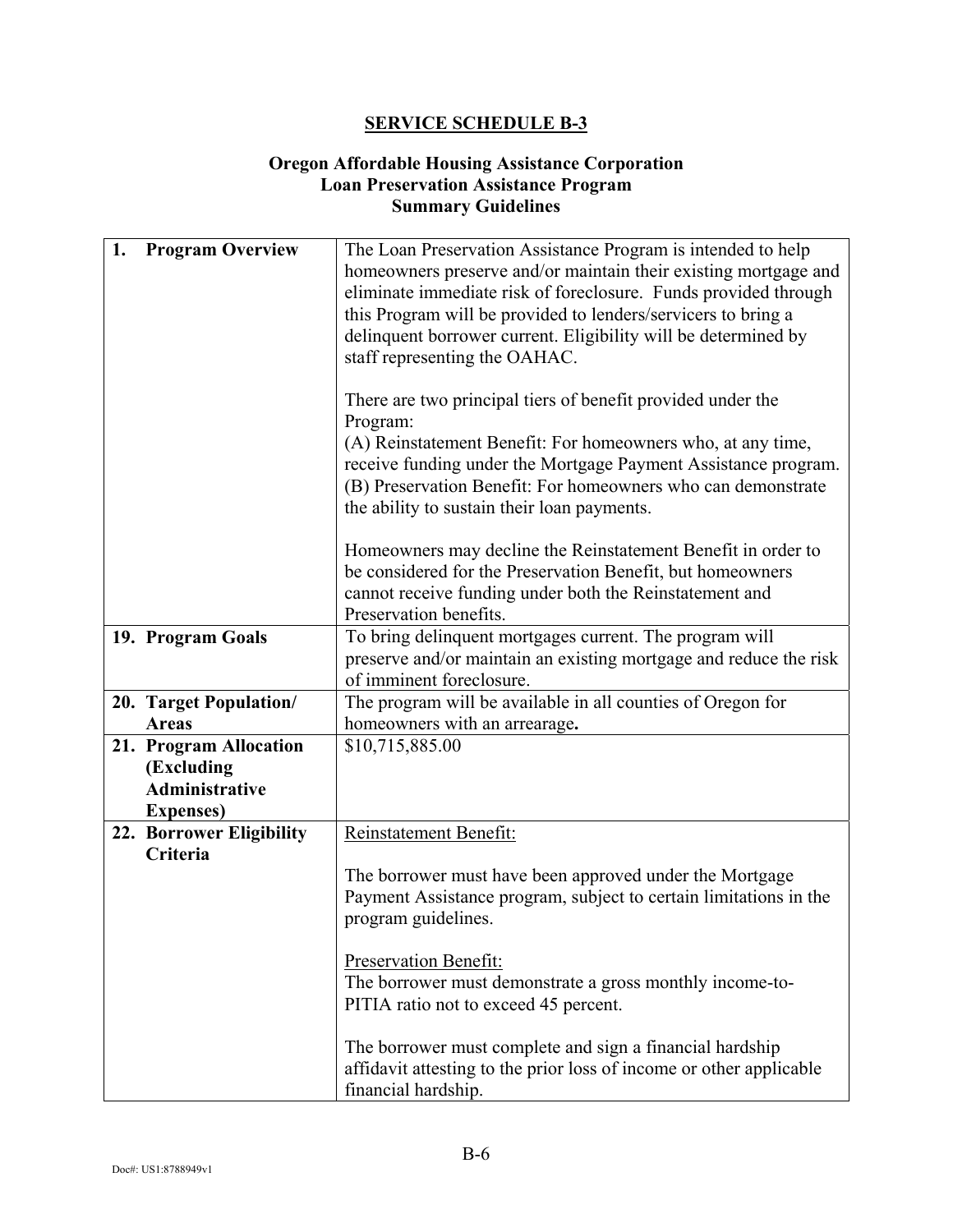| The borrower, in connection with a mortgage or real estate<br>transaction, cannot have been convicted, within the last 10 years,<br>of any one of the following: (A) felony larceny, theft, fraud or<br>forgery, $(B)$ money laundering or $(C)$ tax evasion.                                                                                                                                                                                                                                                                                                                                                     |
|-------------------------------------------------------------------------------------------------------------------------------------------------------------------------------------------------------------------------------------------------------------------------------------------------------------------------------------------------------------------------------------------------------------------------------------------------------------------------------------------------------------------------------------------------------------------------------------------------------------------|
| These criteria apply to the Preservation Benefit only:                                                                                                                                                                                                                                                                                                                                                                                                                                                                                                                                                            |
| The subject property must be a one-unit, single-family, owner-<br>occupied, primary residence and be located in Oregon.                                                                                                                                                                                                                                                                                                                                                                                                                                                                                           |
| The unpaid principal balance of the borrower's first-lien mortgage<br>cannot exceed the Federal Housing Administration loan limit, as<br>effective on November 18, 2011, for the county in which the<br>subject property is located.                                                                                                                                                                                                                                                                                                                                                                              |
| The borrower cannot be in active bankruptcy.                                                                                                                                                                                                                                                                                                                                                                                                                                                                                                                                                                      |
| The borrower's first-lien mortgage cannot be a home equity line<br>of credit, land sale contract, or otherwise privately financed<br>mortgage.                                                                                                                                                                                                                                                                                                                                                                                                                                                                    |
| The borrower cannot own other residential real property.                                                                                                                                                                                                                                                                                                                                                                                                                                                                                                                                                          |
| The subject property cannot be a condominium or townhome,<br>unless certain qualifying conditions are met as defined in the<br>program guidelines.                                                                                                                                                                                                                                                                                                                                                                                                                                                                |
| The Program is envisioned as a revolving fund. The Program will                                                                                                                                                                                                                                                                                                                                                                                                                                                                                                                                                   |
| make a five-year, non-recourse, zero-percent, forgivable, non-<br>amortizing loan for which a junior lien will be recorded against<br>the property. Twenty percent of the loan will be forgiven for each<br>year the loan is outstanding. If the property is sold or refinanced<br>prior to the loan termination date, the Program will recover funds<br>should sufficient equity be available from the transaction. The<br>Program will recycle recovered funds in order to provide<br>additional program assistance until December 31, 2017, at which<br>time any recovered funds will be returned to Treasury. |
| Reinstatement Benefit:                                                                                                                                                                                                                                                                                                                                                                                                                                                                                                                                                                                            |
| A maximum of \$10,000, subject to certain limitations in the<br>program guidelines, for Mortgage Payment Assistance Program<br>applications under the Unemployed Pathway.<br>A maximum of \$15,000, subject to certain limitations in the<br>program guidelines, for Mortgage Payment Assistance Program<br>applications under the Underemployed Pathway.                                                                                                                                                                                                                                                         |
|                                                                                                                                                                                                                                                                                                                                                                                                                                                                                                                                                                                                                   |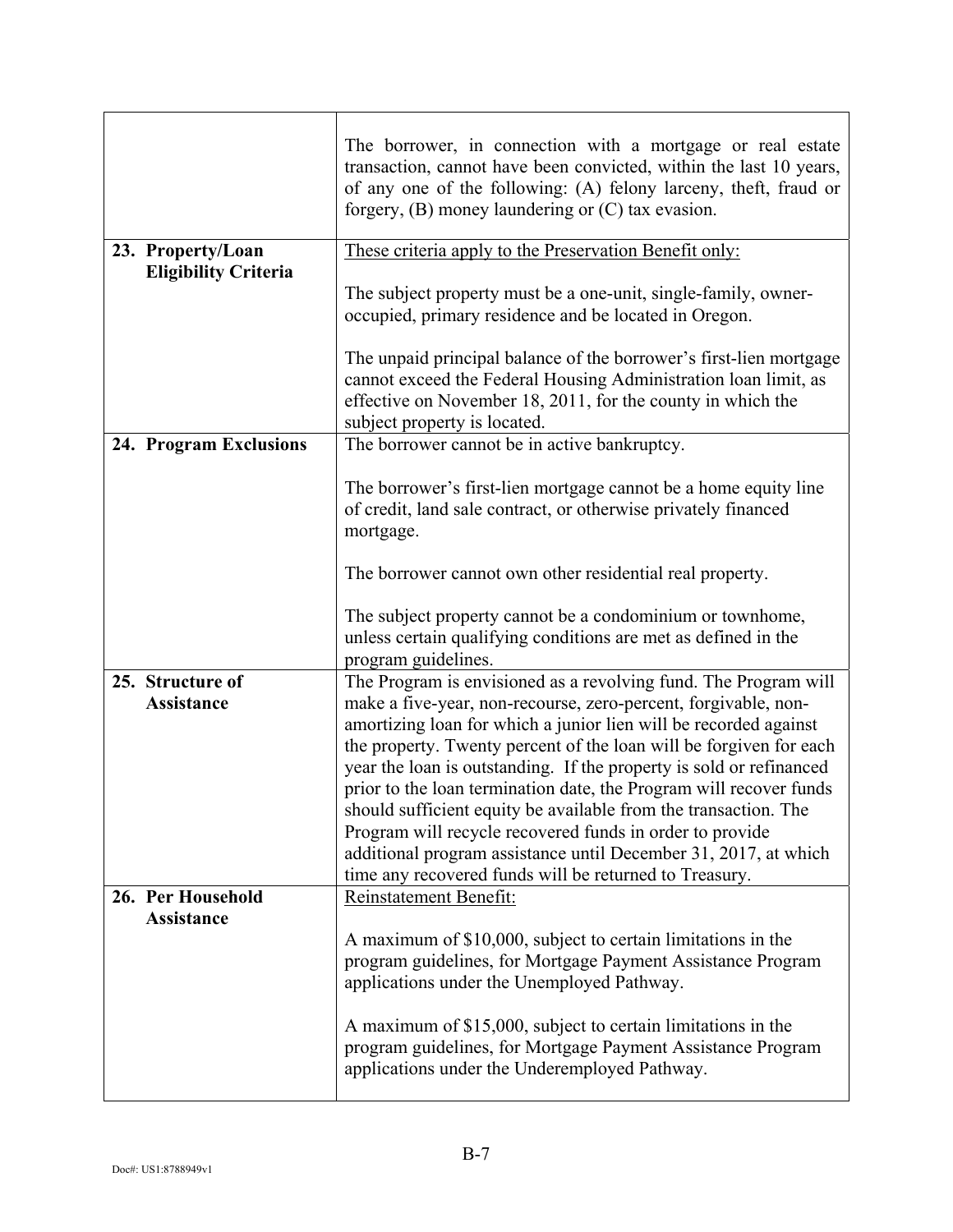|                                    | Preservation Benefit:                                                               |
|------------------------------------|-------------------------------------------------------------------------------------|
|                                    | A maximum of \$25,000, subject to certain limitations in the<br>program guidelines. |
| 27. Duration of Assistance         | Assistance is a one-time payment.                                                   |
| 28. Estimated Number of            | It is estimated that 3,900 homeowners will receive assistance.                      |
| Participating<br><b>Households</b> |                                                                                     |
| 29. Program Inception/             | The Program began in May 2012 and is expected to last 24                            |
| <b>Duration</b>                    | months, but may extend beyond 24 months where both funding                          |
|                                    | and need exists.                                                                    |
| 30. Program Interactions           | The Program's Reinstatement Benefit will operate in conjunction                     |
| with Other Programs                | with the Mortgage Payment Assistance program.                                       |
| (e.g. other HFA                    |                                                                                     |
| programs)                          |                                                                                     |
| 31. Program Interactions           | This Program would incentivize recipients to enter loan                             |
| with HAMP                          | modification programs such as HAMP.                                                 |
| 32. Program Leverage               | If the loan is reinstated, servicers will waive all administrative                  |
| with Other Financial               | fees accrued since the beginning of the delinquency.                                |
| <b>Resources</b>                   |                                                                                     |
| 33. Qualify as an                  | $\boxtimes$ No<br>$\Box$ Yes                                                        |
| Unemployment                       |                                                                                     |
| Program                            |                                                                                     |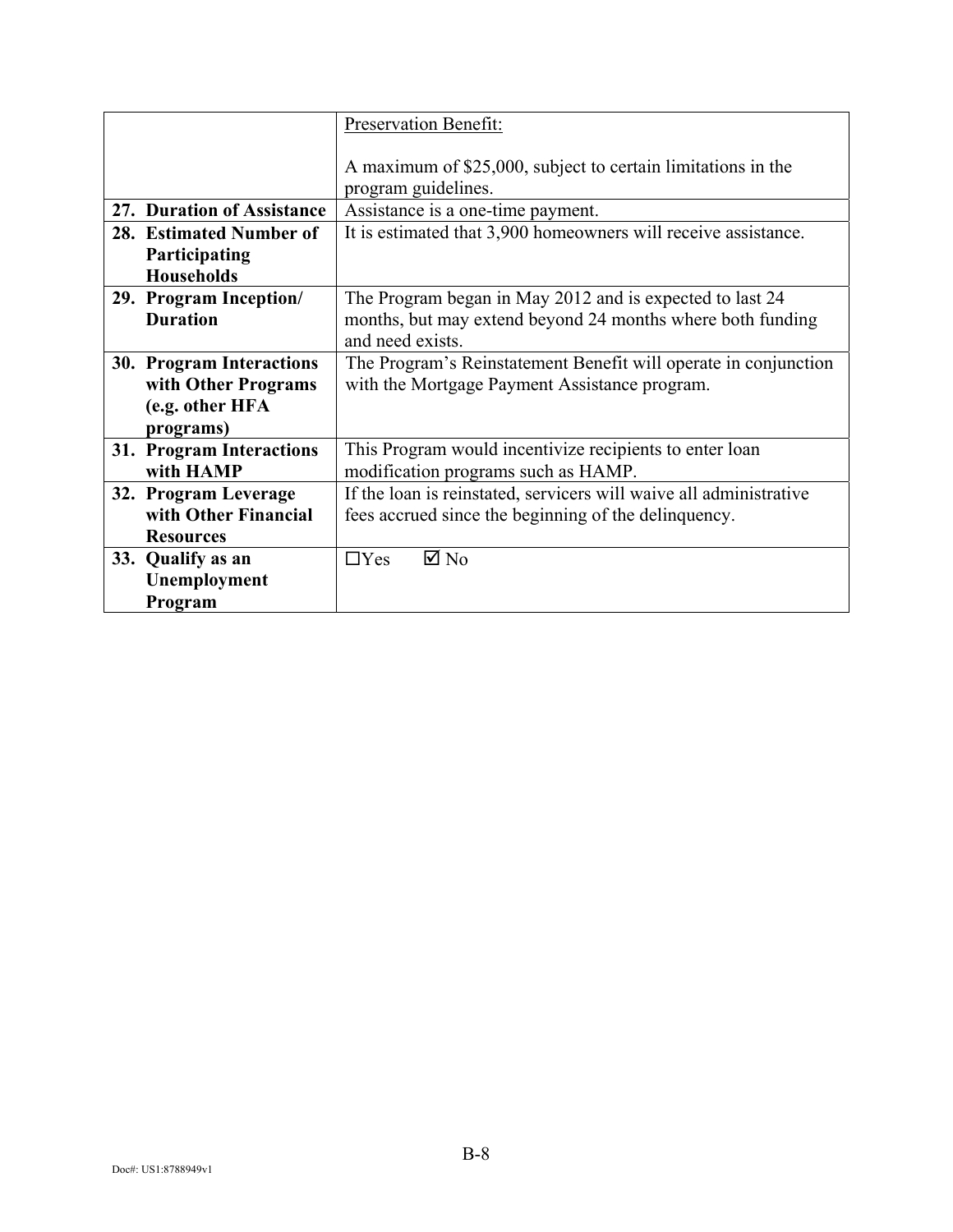### **Oregon Affordable Housing Assistance Corporation Transition Assistance Program Summary Guidelines**

The program was unfunded as of December 8, 2011**.**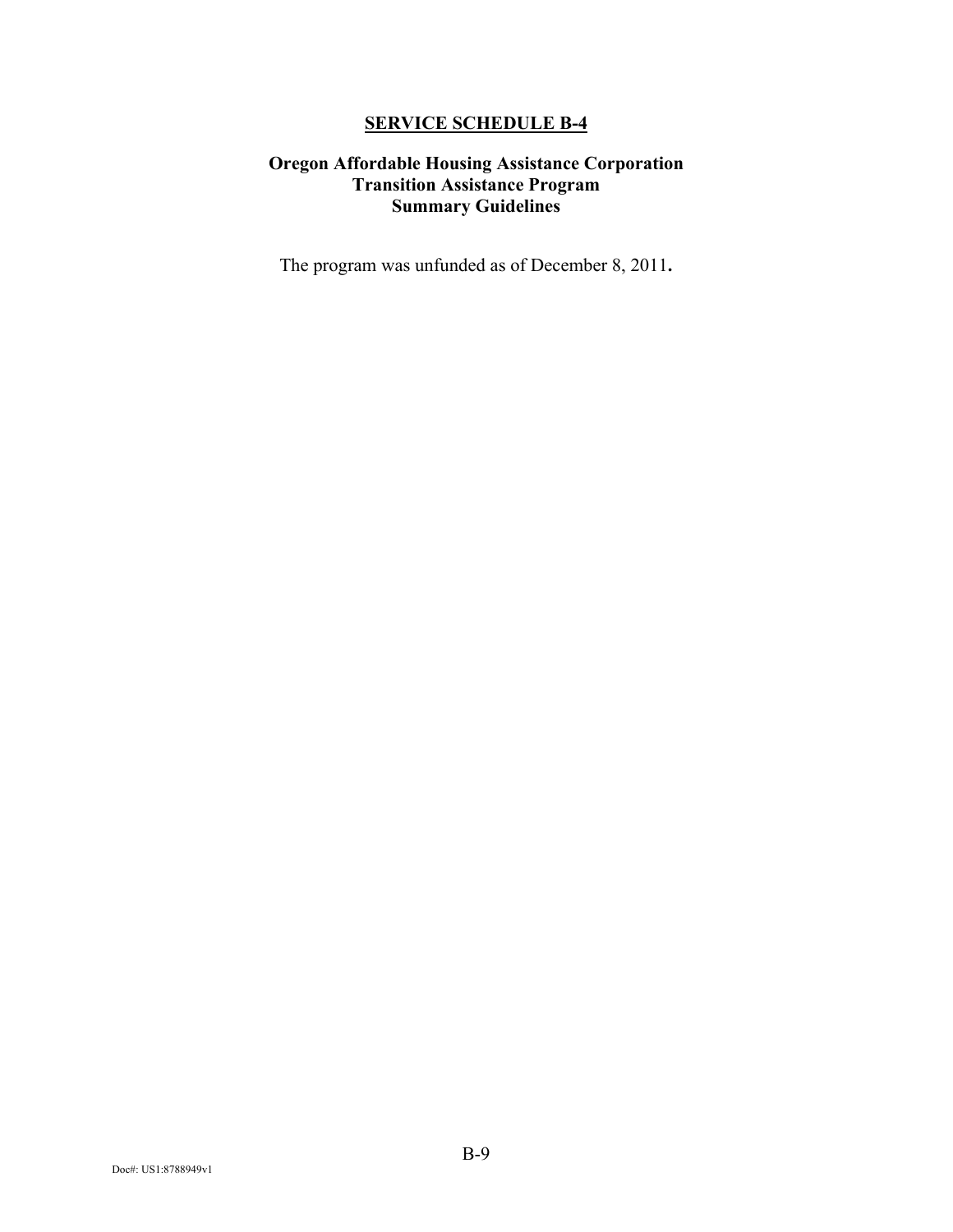#### **Oregon Affordable Housing Assistance Corporation Loan Refinancing Assistance Pilot Project Summary Guidelines**

| 1. | <b>Program Overview</b> | The Loan Refinancing Assistance Pilot Project will target five       |
|----|-------------------------|----------------------------------------------------------------------|
|    |                         | Oregon counties hit hard by the housing crisis to provide            |
|    |                         | assistance to homeowners with negative equity mortgages, who         |
|    |                         | have recovered from unemployment, underemployment or                 |
|    |                         | financial distress and show the capability to pay a mortgage         |
|    |                         | payment based on a principal amount reflective of the current        |
|    |                         | market value of the home. There are two structures that will be      |
|    |                         |                                                                      |
|    |                         | utilized to accomplish the refinance, depending on restrictions      |
|    |                         | affecting the loan holder.                                           |
|    |                         | Loan Purchase Structure: Under the Loan Purchase Structure,          |
|    |                         | OAHAC, after review and approval by Oregon Housing and               |
|    |                         | Community Services (OHCS), will provide funding for the              |
|    |                         | purchase of loans on behalf of homeowners. All as part of one        |
|    |                         | concurrent and seamless transaction, the loan will be purchased in   |
|    |                         |                                                                      |
|    |                         | accordance with a funding agreement with OAHAC, for a price          |
|    |                         | that is at or below the current appraised value and at least 10      |
|    |                         | percent below the current unpaid principal balance of the loan. A    |
|    |                         | new, affordable loan based on a principal amount equal to or         |
|    |                         | lesser than the home's current appraised value will be originated.   |
|    |                         | Short Sale Structure: The Short Sale Structure will be utilized in   |
|    |                         | the event the holder of the loan is subject to certain restrictions, |
|    |                         | operationally and/or legally, with respect to a loan sale            |
|    |                         | transaction. In this scenario, OAHAC will utilize its contractor,    |
|    |                         | Further 2 Development LLC ("Further"), to facilitate a short sale.   |
|    |                         |                                                                      |
|    |                         | All as part of one concurrent and seamless transaction, the home     |
|    |                         | will be sold to Further for a price that is at or below the current  |
|    |                         | appraised value and at least 10% below the current unpaid            |
|    |                         | principal balance of the loan. Title to the home will be             |
|    |                         | transferred to Further and then back to the homeowner through a      |
|    |                         | newly originated affordable loan for the homeowner at a principal    |
|    |                         | amount equal to or lesser than the home's current appraised value.   |
|    |                         | That new loan will be assigned to OHCS, in accordance with a         |
|    |                         | funding agreement with OAHAC.                                        |
|    |                         |                                                                      |
|    |                         | The end result will be the same under either structure: the          |
|    |                         | homeowner remains in the home with a new, affordable loan.           |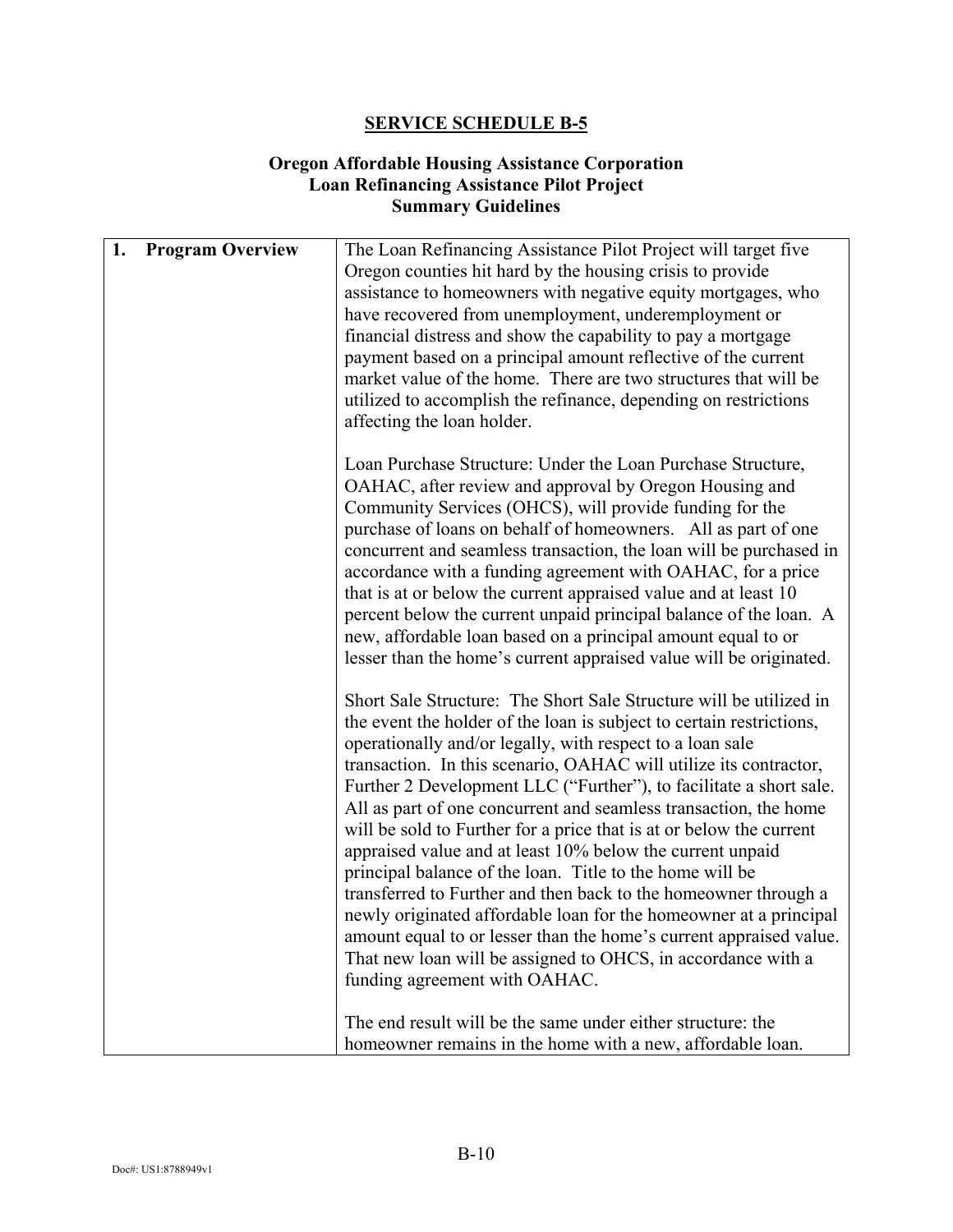| 34. Program Goals                                                                  | The Loan Refinancing Assistance Pilot Project's goals are to<br>assist homeowners escape negative equity situations, help to slow<br>the ongoing decline in property value, and provide approved<br>homeowners with reliable, affordable, sustainable mortgages.                                                                                                                      |
|------------------------------------------------------------------------------------|---------------------------------------------------------------------------------------------------------------------------------------------------------------------------------------------------------------------------------------------------------------------------------------------------------------------------------------------------------------------------------------|
| 35. Target Population/<br><b>Areas</b>                                             | The Program will be available in five Oregon counties (Crook,<br>Deschutes, Jackson, Jefferson, and Josephine) and focus<br>exclusively on homeowners who have recovered from a financial<br>hardship, are saddled with negative equity mortgages, and<br>demonstrate the capability to pay a loan refinanced to an amount<br>that is equal to or less than the home's current value. |
| 36. Program Allocation<br>(Excluding<br><b>Administrative</b><br><b>Expenses</b> ) | \$12,000,000.00                                                                                                                                                                                                                                                                                                                                                                       |
| 37. Borrower Eligibility<br>Criteria                                               | The borrower must have a current household income equal to or<br>less than 150 percent of state median income. A borrower who<br>has a loan financed in whole or in part by bonds that are tax<br>exempt under IRC section 143 is presumed to satisfy income<br>limits.                                                                                                               |
|                                                                                    | The borrower must demonstrate the ability to meet standard<br>payment ratios for at least the home's current appraised value.<br>The borrower must complete and sign a financial hardship<br>affidavit attesting to the prior loss of income or other applicable<br>financial hardship.                                                                                               |
|                                                                                    | The borrower, in connection with a mortgage or real estate<br>transaction, cannot have been convicted, within the last 10 years,<br>of any one of the following: (A) felony larceny, theft, fraud or<br>forgery, $(B)$ money laundering or $(C)$ tax evasion.                                                                                                                         |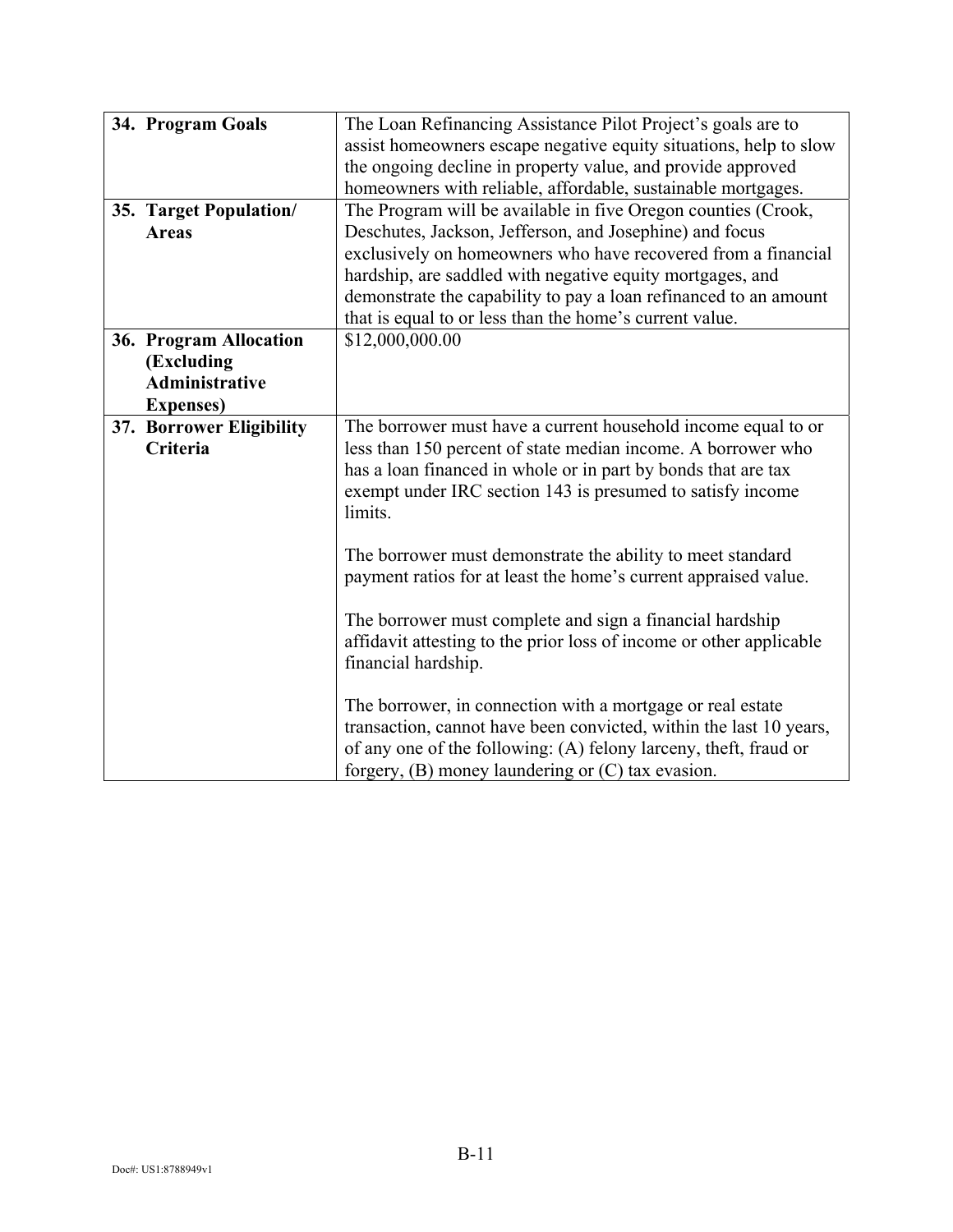| 38. Property/Loan<br>Eligibility Criteria | The subject property must be an owner-occupied, primary<br>residence and be located in Oregon.                                                                                                                                                                                                                                                                                                                                 |
|-------------------------------------------|--------------------------------------------------------------------------------------------------------------------------------------------------------------------------------------------------------------------------------------------------------------------------------------------------------------------------------------------------------------------------------------------------------------------------------|
|                                           | The subject property must be a one-unit, single-family residence<br>or a condominium which is warrantable or on the FHA eligibility<br>list.                                                                                                                                                                                                                                                                                   |
|                                           | The unpaid principal balance of the borrower's first-lien mortgage<br>cannot exceed \$499,000.                                                                                                                                                                                                                                                                                                                                 |
|                                           | Loans must be purchased at or below appraised market value of<br>the home.                                                                                                                                                                                                                                                                                                                                                     |
|                                           | The new loan cannot have a debt-to-income ratio in which PITIA<br>is greater than 35 percent of total income and total household debt<br>is greater than 45 percent of total income. Exceptions to the<br>maximum debt-to-income ratio may be considered based on the<br>borrower's creditworthiness.                                                                                                                          |
|                                           | Loans can only be purchased if the lender/servicer has discounted<br>the price of the loan by at least 10 percent of the current unpaid<br>principal balance.                                                                                                                                                                                                                                                                  |
| 39. Program Exclusions                    | The borrower cannot be in active bankruptcy.                                                                                                                                                                                                                                                                                                                                                                                   |
|                                           | The borrower's first-lien mortgage cannot be a home equity line<br>of credit, third party contract, or other private party loan.                                                                                                                                                                                                                                                                                               |
|                                           | The borrower cannot own other residential real property.                                                                                                                                                                                                                                                                                                                                                                       |
|                                           | Employees of contractor Further.                                                                                                                                                                                                                                                                                                                                                                                               |
| 40. Structure of Assistance               | The new mortgage will be for a term of 30 years, carry a fixed<br>interest rate (to be set by OAHAC and applied uniformly for all<br>borrowers) and the loan amount will be set at an amount equal to<br>or less than the current appraised value of the home.                                                                                                                                                                 |
|                                           | The Pilot is envisioned as a revolving fund and OHCS, OAHAC,<br>Further or another approved entity may arrange for take-out<br>financing or sell the loan and revolve the funding directly back to<br>OAHAC until December 31, 2017, for the purpose of funding<br>other Loan Refinance Assistance Pilot Project transactions. All<br>repayments and profits after December 31, 2017, if any, will be<br>returned to Treasury. |
| 41. Per Household<br>Assistance           | We anticipate revolving funds in order to achieve an average per<br>household assistance amount of approximately \$30,000 by<br>December 2017. The per transaction cost will be higher as it does<br>not account for the revolving of the program funds.                                                                                                                                                                       |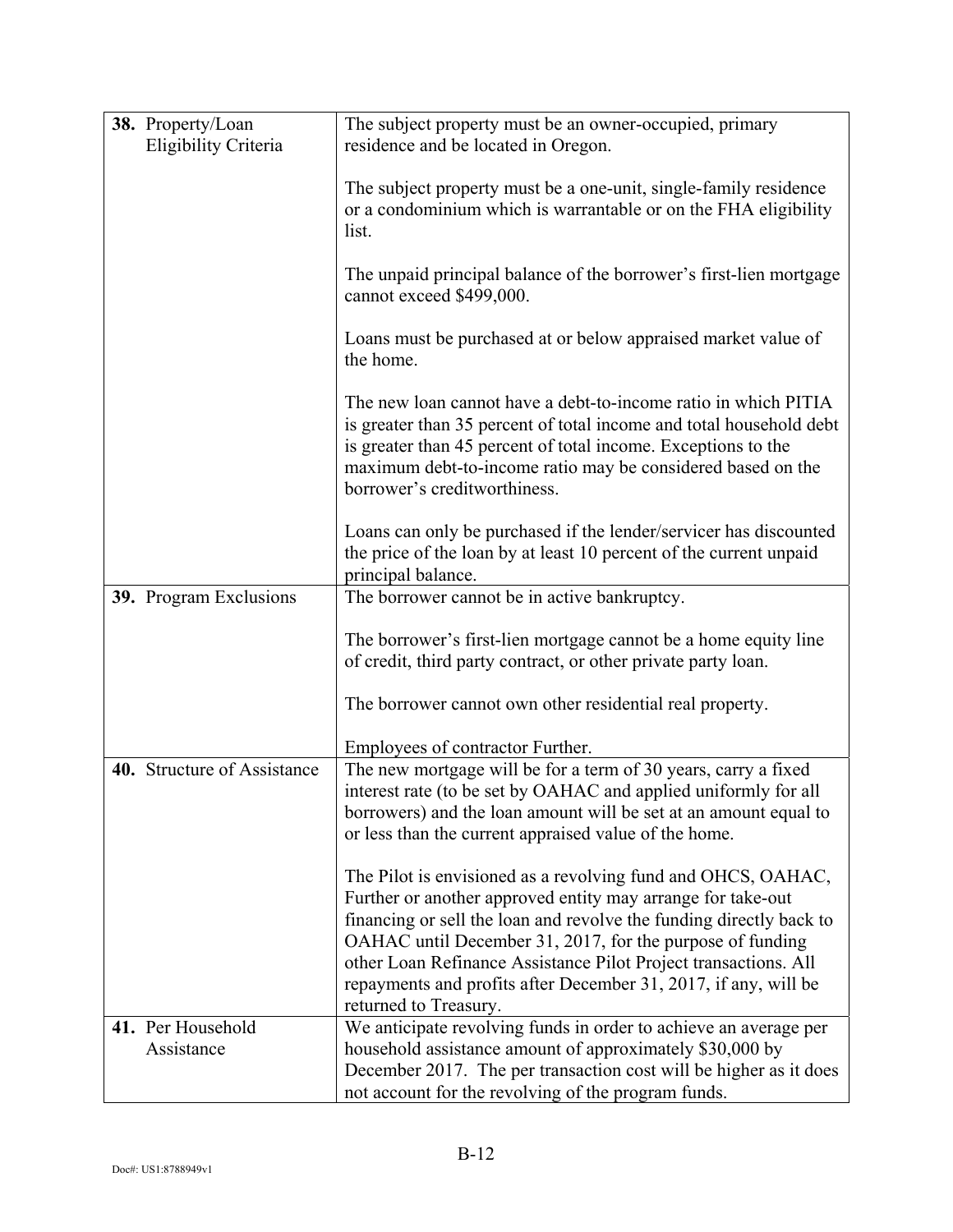| 42. Duration of Assistance | Assistance will be provided in a one-time transaction to close the   |
|----------------------------|----------------------------------------------------------------------|
|                            | new affordable loan with high touch servicing.                       |
|                            |                                                                      |
|                            | Any required counseling will be provided by HUD-approved             |
|                            | agencies using non-HHF resources.                                    |
| 43. Estimated Number of    | OAHAC anticipates helping approximately 330 homeowners.              |
| Participating              |                                                                      |
| Households                 |                                                                      |
| 44. Program Inception/     | The program began in October 2011 and is expected to last until      |
| Duration                   | December 2017.                                                       |
| 45. Program Interactions   | None.                                                                |
| with Other Programs        |                                                                      |
| (e.g. other HFA            |                                                                      |
| programs)                  |                                                                      |
| 46. Program Interactions   | None.                                                                |
| with HAMP                  |                                                                      |
| 47. Program Leverage with  | It is expected that this HHF investment will leverage \$50 million   |
| Other Financial            | in permanent mortgages. Additionally, gains realized through         |
| Resources                  | third-party mortgage refinancing or secondary mortgage market        |
|                            | loan sales due to discounts received at the time of transaction will |
|                            | be reinvested to grow the size of the revolving fund throughout      |
|                            | the program period.                                                  |
| 48. Qualify as an          | $\Box$ Yes<br>$\boxtimes$ No                                         |
| Unemployment               |                                                                      |
| Program                    |                                                                      |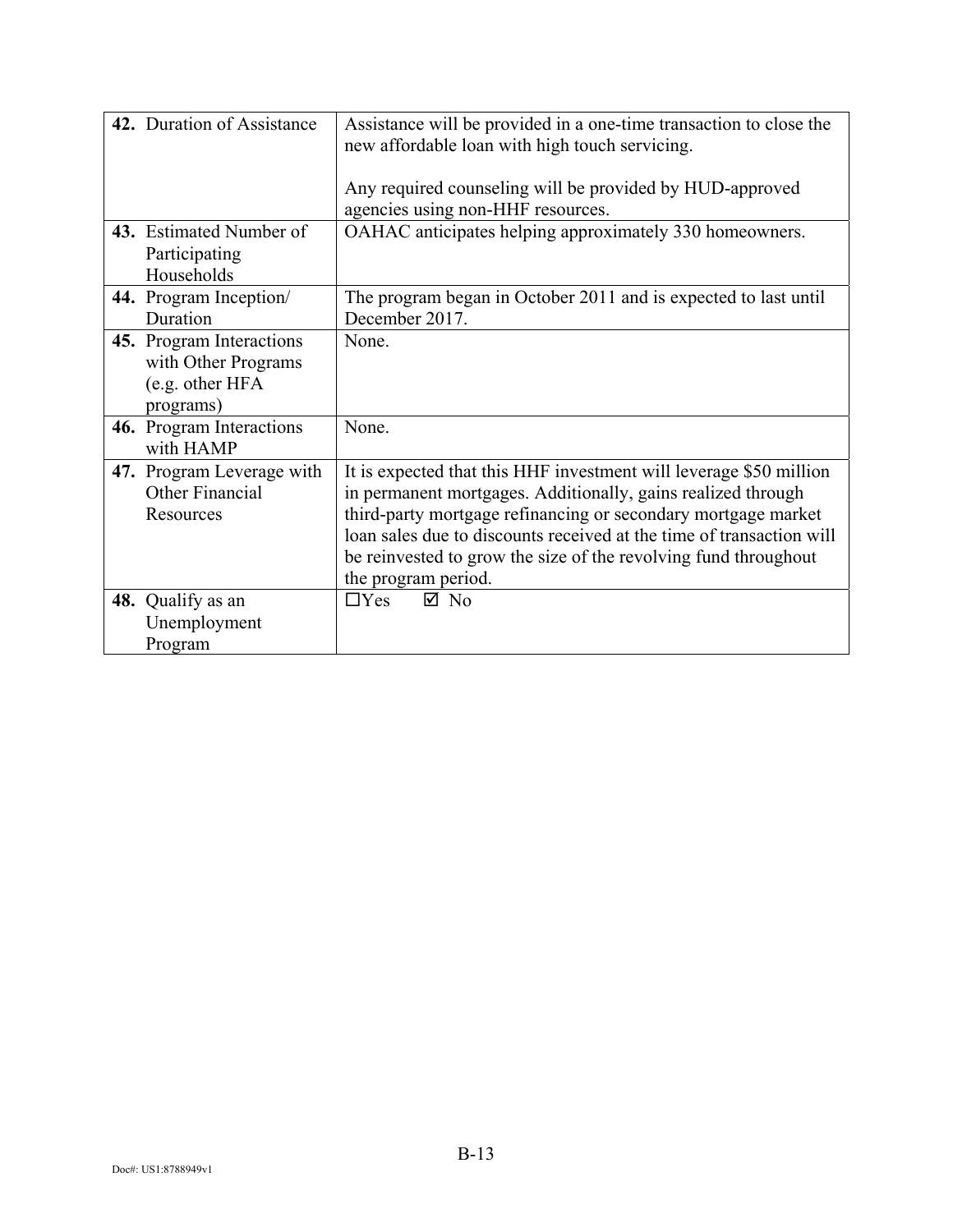### **Oregon Affordable Housing Assistance Corporation Rebuilding American Homeownership Assistance Pilot Project Summary Guidelines**

| 1.<br><b>Program Overview</b> |                                                                                    | The Program will provide funds to assist homeowners who are in<br>a negative equity position with their existing loans.                                                                                                                                        |
|-------------------------------|------------------------------------------------------------------------------------|----------------------------------------------------------------------------------------------------------------------------------------------------------------------------------------------------------------------------------------------------------------|
|                               |                                                                                    | Under the Program, funds will be provided at closing to be used<br>to fund a new mortgage.                                                                                                                                                                     |
|                               | 49. Program Goals                                                                  | To allow homeowners to refinance into a new loan that will<br>permit the homeowner to rebuild equity in their home faster than<br>their existing mortgage loan(s) currently allow, or to lower their<br>monthly payment amount.                                |
|                               | 50. Target Population/<br><b>Areas</b>                                             | The Program will be available in selected pilot counties per<br>program guidelines.                                                                                                                                                                            |
|                               | 51. Program Allocation<br>(Including<br><b>Administrative</b><br><b>Expenses</b> ) | \$10,000,000                                                                                                                                                                                                                                                   |
|                               | 52. Borrower Eligibility<br>Criteria                                               | The borrower must demonstrate a gross monthly income-to-<br>PITIA ratio not to exceed 45 percent.                                                                                                                                                              |
|                               |                                                                                    | The borrower must complete and sign a financial hardship<br>affidavit attesting to the prior loss of income or other applicable<br>financial hardship.                                                                                                         |
|                               |                                                                                    | The homeowner, in connection with a mortgage or real estate<br>transaction, cannot have been convicted, within the last 10 years,<br>of any one of the following: (A) felony larceny, theft, fraud or<br>forgery, $(B)$ money laundering or $(C)$ tax evasion. |
|                               |                                                                                    | The borrower must meet certain creditworthiness standards as<br>defined in program guidelines.                                                                                                                                                                 |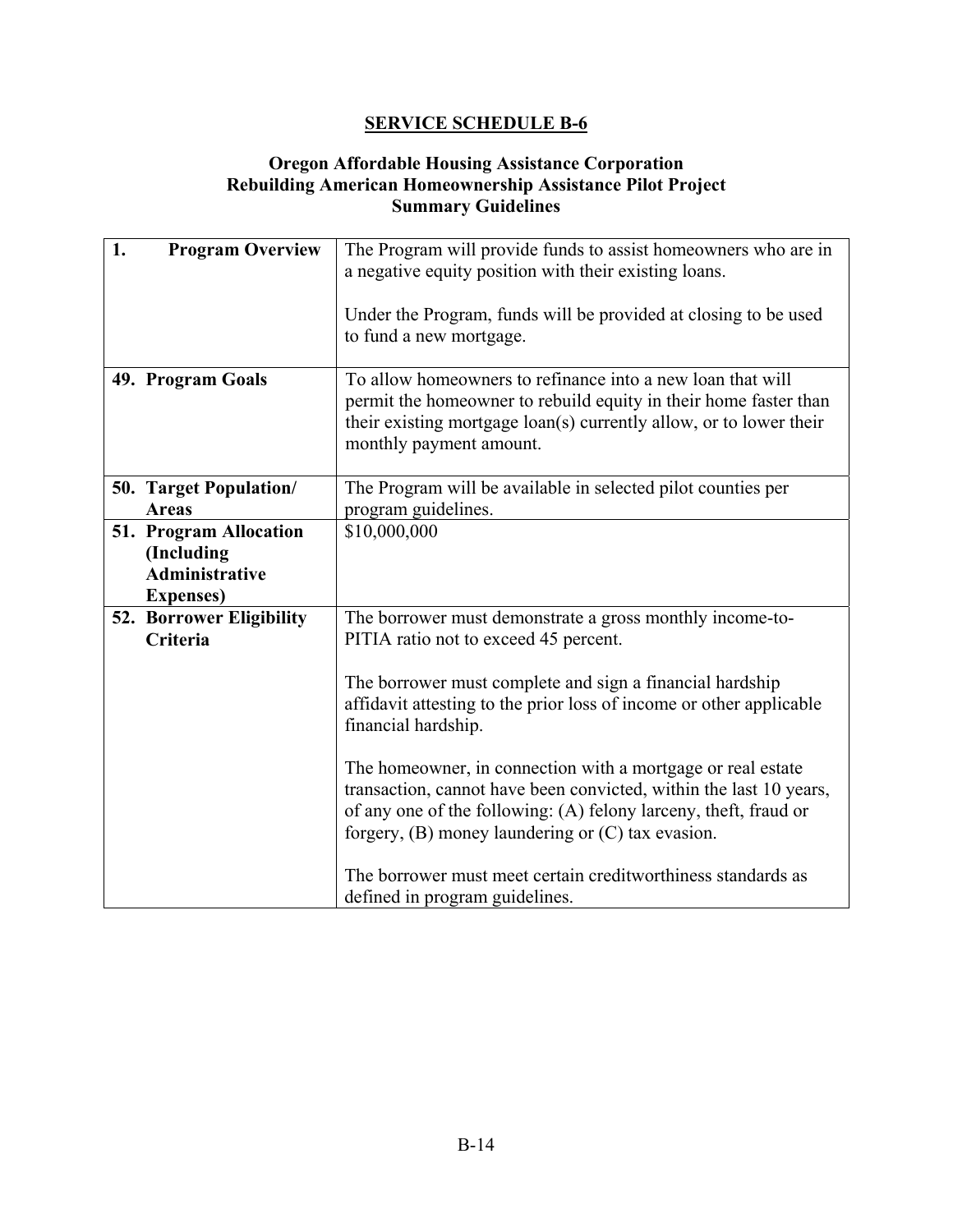| 53. Property/Loan<br><b>Eligibility Criteria</b> | The subject property must be a one-unit, single-family, owner-<br>occupied, primary residence and be located in Oregon.                                                                                                                                                                                                                  |  |
|--------------------------------------------------|------------------------------------------------------------------------------------------------------------------------------------------------------------------------------------------------------------------------------------------------------------------------------------------------------------------------------------------|--|
|                                                  | The unpaid principal balance of all of the borrower's mortgage<br>liens cannot exceed \$250,000.                                                                                                                                                                                                                                         |  |
|                                                  | The borrower must not have any payment 30 days late or more<br>within the past 6 months on each existing mortgage lien.                                                                                                                                                                                                                  |  |
|                                                  | The borrower must not have more than one payment 30–59 days<br>late within the past 12 months on each existing mortgage lien.                                                                                                                                                                                                            |  |
|                                                  | The borrower must have a combined loan-to-value ratio between<br>105% and 125%.                                                                                                                                                                                                                                                          |  |
|                                                  | The borrower must not have any payment 60 days or more late<br>within the past 12 months on each existing mortgage lien.                                                                                                                                                                                                                 |  |
|                                                  | The interest rate of the borrower's first-lien mortgage must meet<br>certain standards as defined in program guidelines.                                                                                                                                                                                                                 |  |
| <b>54. Program Exclusions</b>                    | The borrower cannot be in active bankruptcy.                                                                                                                                                                                                                                                                                             |  |
|                                                  | The borrower cannot have any home equity line of credit.                                                                                                                                                                                                                                                                                 |  |
|                                                  | The borrower cannot own other residential real property.                                                                                                                                                                                                                                                                                 |  |
|                                                  | The borrower's first-lien mortgage cannot be owned or<br>guaranteed by Freddie Mac or Fannie Mae.                                                                                                                                                                                                                                        |  |
|                                                  | The borrower cannot have received assistance under any other<br>Oregon HHF program.                                                                                                                                                                                                                                                      |  |
| 55. Structure of                                 | The Program is envisioned to fund a new loan to the homeowner                                                                                                                                                                                                                                                                            |  |
| <b>Assistance</b>                                | without providing any principal reduction or principal<br>forgiveness. The loans would be securitized or sold no later than<br>December 2017.                                                                                                                                                                                            |  |
|                                                  | Funding from the Program will be structured in one of two ways:<br>a new 15-year loan at 4%<br>1.<br>2.<br>a new 30-year loan at 5%                                                                                                                                                                                                      |  |
|                                                  | It is the expectation that OHCS will sell or refinance these loans<br>at some point before December, 2017. OHCS will work with<br>Treasury to determine the appropriate disposition for these loans<br>before that date. The Program may recycle recovered funds in<br>order to provide additional program assistance until December 31, |  |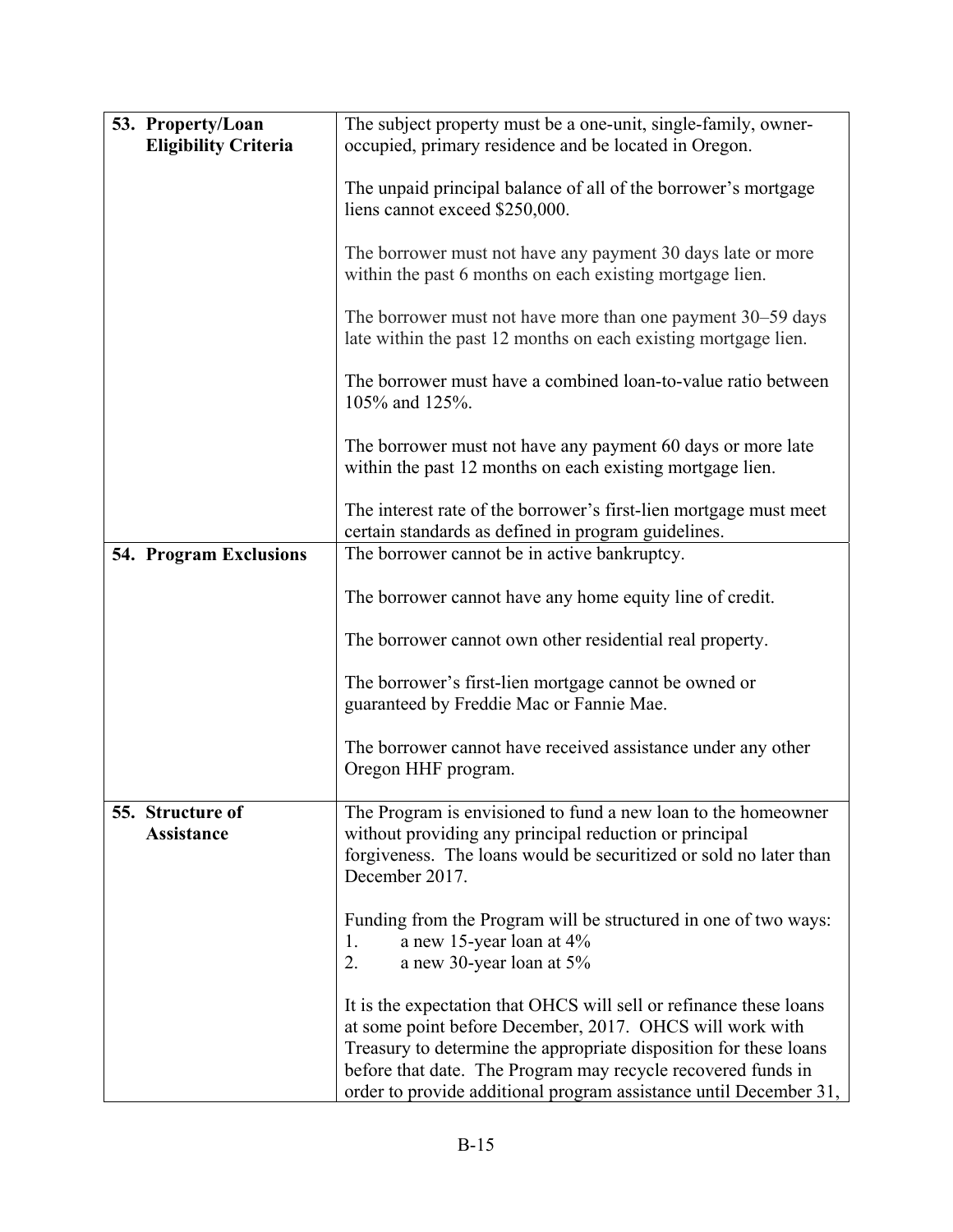|                                                                                        | 2017, at which time any recovered funds will be returned to<br>Treasury. Recovered funds may also be used to cover costs<br>associated with the management of the portfolio until                                                                                                                                                                                                                                                      |  |  |
|----------------------------------------------------------------------------------------|----------------------------------------------------------------------------------------------------------------------------------------------------------------------------------------------------------------------------------------------------------------------------------------------------------------------------------------------------------------------------------------------------------------------------------------|--|--|
|                                                                                        | December 31, 2017.                                                                                                                                                                                                                                                                                                                                                                                                                     |  |  |
| 56. Per Household<br><b>Assistance</b>                                                 | The initial average household assistance amount is estimated to<br>be \$200,000. Following repayment, refinance; or sale of the<br>portfolio, including interest received on the portfolio; estimated<br>household assistance amount could be as low as \$5,000 to<br>\$15,000. Revolving the portfolio at a favorable price before<br>December 2017 will provide program funds that may be revolved<br>to help additional homeowners. |  |  |
| <b>57. Duration of Assistance</b>                                                      | Assistance will be provided in a one-time transaction to close the<br>new affordable loan.                                                                                                                                                                                                                                                                                                                                             |  |  |
| 58. Estimated Number of<br>Participating<br><b>Households</b>                          | It is estimated that 50 homeowners will receive assistance. If the<br>portfolio could be revolved at a favorable price before December<br>2017, program funds could be revolved to help additional<br>homeowners                                                                                                                                                                                                                       |  |  |
| 59. Program Inception/<br><b>Duration</b>                                              | The Program is estimated to begin in April 2013 and is expected<br>to last until June 2015.                                                                                                                                                                                                                                                                                                                                            |  |  |
| <b>60. Program Interactions</b><br>with Other Programs<br>(e.g. other HFA<br>programs) | None.                                                                                                                                                                                                                                                                                                                                                                                                                                  |  |  |
| 61. Program Interactions<br>with HAMP                                                  | None.                                                                                                                                                                                                                                                                                                                                                                                                                                  |  |  |
| 62. Program Leverage<br>with Other Financial<br><b>Resources</b>                       | None.                                                                                                                                                                                                                                                                                                                                                                                                                                  |  |  |
| 63. Qualify as an<br>Unemployment<br>Program                                           | $\Box$ Yes $\Box$ No                                                                                                                                                                                                                                                                                                                                                                                                                   |  |  |